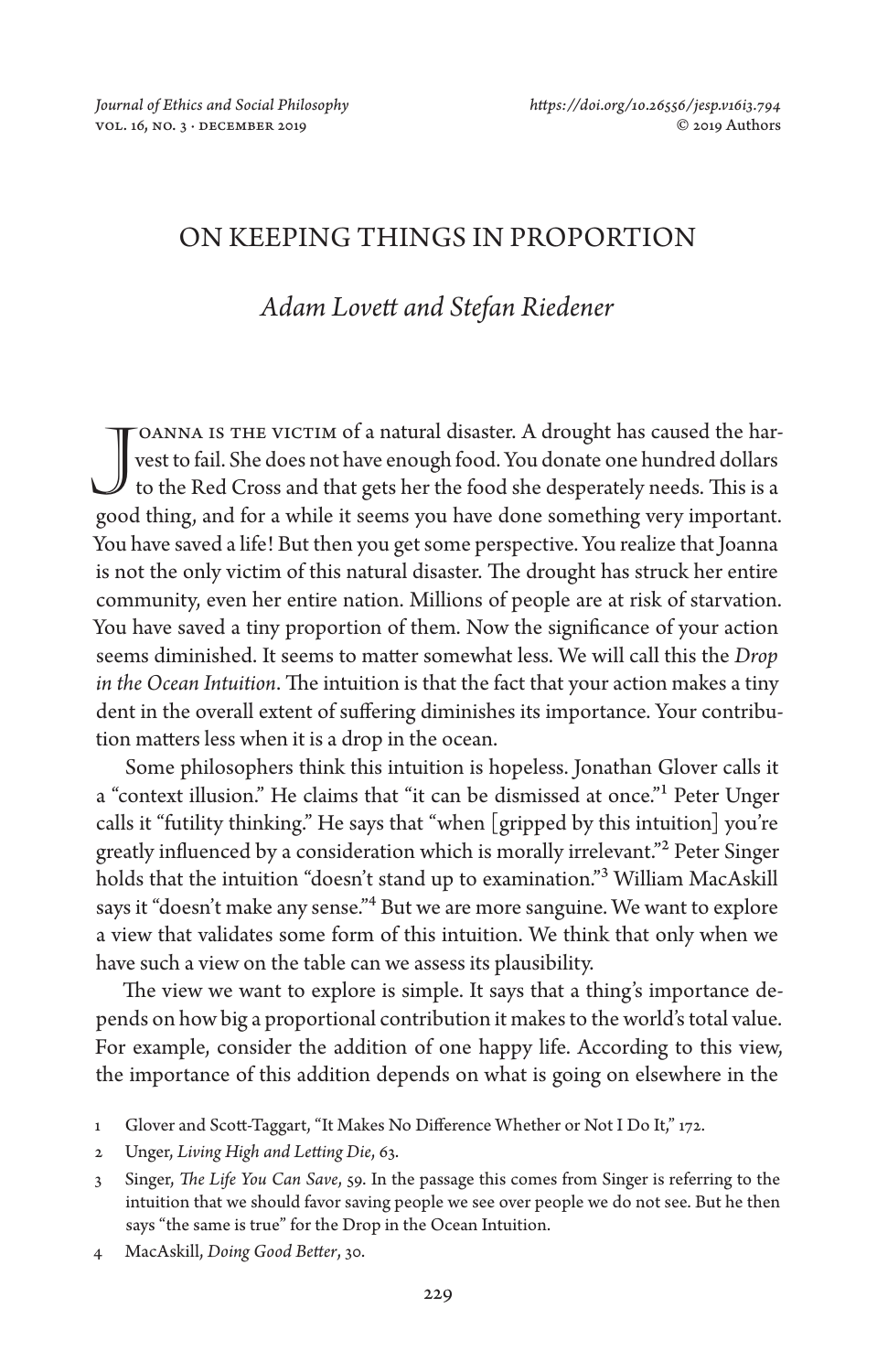universe. If the universe contains just one happy life, then the addition involves a great proportional improvement. So it is very important. But if instead the universe contains a hundred billion happy lives, then the addition is a tiny proportional improvement. So it is not very important. The number of happy lives in the universe affects the importance of the addition of one more happy life. We will call this view Proportionalism.<sup>5</sup>

Proportionalism implies that the relative insignificance of saving Joanna does indeed diminish its importance. But it does not validate everything involved with the Drop in the Ocean Intuition. Some people, for instance, think that if saving Joanna is just a drop in the ocean, then we may as well indulge ourselves instead. Go buy yourself priority boarding! But this need not follow. Your reason to save Joanna may be diminished by its proportional insignificance. But so is your reason to indulge yourself. And they are diminished in proportion to their original weight. So, the relative dominance of the former is untouched. Other people misapply proportional thinking. They take the importance of something to be the proportional contribution it makes to a specific issue. For instance, suppose two populations are suffering famine. Some people prefer saving 75 percent of the smaller population to saving 25 percent of the much larger one, even if this saves fewer lives overall.<sup>6</sup> According to Proportionalism, these people are making a mistake. It is not the size of the specific problem that matters. It is the size of the whole world. These people are using the wrong reference class. Proportionalism, then, is not meant to validate everything involved with the Drop in the Ocean Intuition. It is only meant to validate its core.

In the rest of the paper we explore this view. In section 2, we formulate Proportionalism precisely. In sections 3–5, we look at its further motivation. In section 6, we see how to extend it. In these later sections we also show how versatile Proportionalism is. We will see an agent-relative version of the view (section 5.1). We will see versions of it restricted to certain kinds of facts (section 5.4)

- 5 Nick Bostrom talks about this view in his "Infinite Ethics." He says: "We might constitute a minute portion of the whole, but that does not detract from our absolute importance" ("Infinite Ethics," 10). In other words, he dismisses Proportionalism out of hand. We have come across no other prior discussion of Proportionalism.
- 6 Psychologists call this phenomenon "proportion dominance" (Bartels, "Proportion Dominance"), "psychological numbing" (Fetherstonhaugh et al., "Insensitivity to the Value of Human Life"), or the "reference group effect" (Loewenstein and Jenni, "Explaining the 'Identifiable Victim Effect'"). They have studied the phenomenon extensively. In one study, Daniel Bartels asked subjects to choose between *either* a program that saved 225 lives of 230 at risk, *or* one that saved 230 lives of 920 at risk ("Proportion Dominance"). Almost half chose the former. They took the greater proportion of the at-risk population saved to be of greater moral weight than the extra lives. We think it is a strength of Proportionalism that it can help explain why people make this mistake.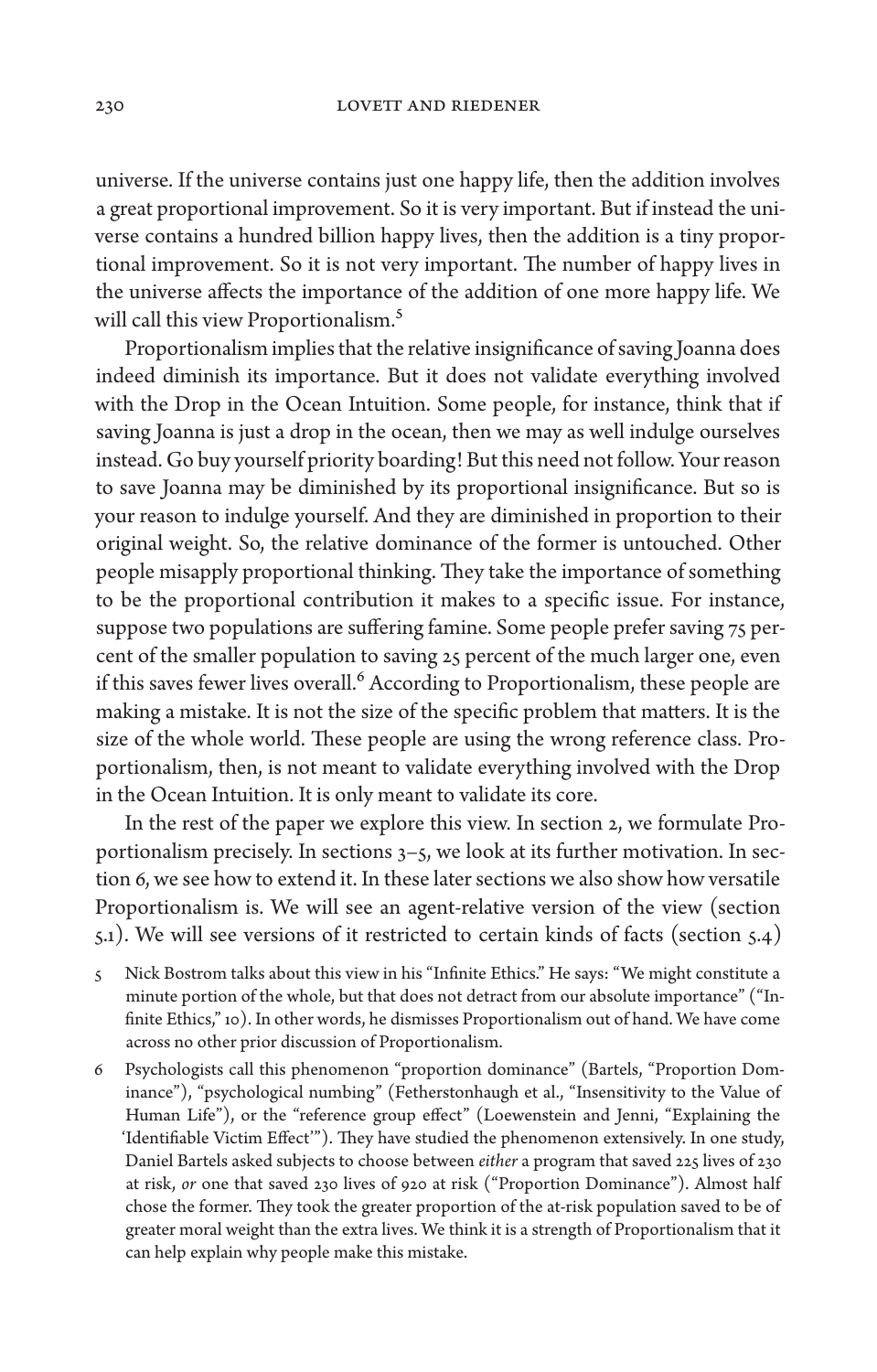and types of normativity (section 5.6). And we will see how it fits into a much broader phenomenon: proportional thinking (section 6.1). But let us not get ahead of ourselves. We will first locate the notion of importance that matters to Proportionalism.

## 1. Characterizing Importance

The Drop in the Ocean Intuition involves importance or significance. So we need to give an account of how important or significant something is. Our notion of importance is not the axiological notion. For something to be important, in our sense, is not for it to be worth promoting. Our notion is instead understood in terms of fitting attitudes. How important something is is how much it is fitting to care about it. What is it for an attitude to be fitting? For us, it is just for it to be permissible to have that attitude. So, we characterize our notion of importance with the following principle:

*Caring*: How important something is just is the most one is permitted to care about it.

The relevant type of permissibility is that which rules attitudes of caring. This is not the same as moral, prudential, or epistemic permissibility. It is a distinctive normativity that governs how much we care about things. We think there is such a type of normativity because, intuitively, one's attitudes of caring can be mistaken in distinctive ways. We all know people who care more than anything about long-gone sporting victories. Their attitudes are out of whack; they are making a mistake. But this need not be a moral or prudential mistake. Still less must it be an epistemic mistake. Rather, it is a mistake parochial to attitudes of caring. So, there seems to be a distinctive normativity that governs such attitudes.<sup>7</sup> Of course, there may still be interesting connections between this type of normativity and other types of normativity. For example, we are inclined to think that one has moral reason to care fittingly about things that matter morally. If you care about football more than famines, then your attitudes are not just unfitting: they are morally defective. But there remains a distinction between moral permissibility and that which governs attitudes of caring. It is this second type of normativity that matters for our notion of importance.

7 We admit that there are hard questions about how to demarcate the reasons relevant to this kind of normativity. But these questions do not relate to the phenomenon we are concerned with. So we will put them aside for the rest of the paper. For these questions see, e.g., D'Arms and Jacobson, "The Moralistic Fallacy"; Rabinowicz and Rønnow-Rasmussen, "The Strike of the Demon"; Bykvist, "No Good Fit."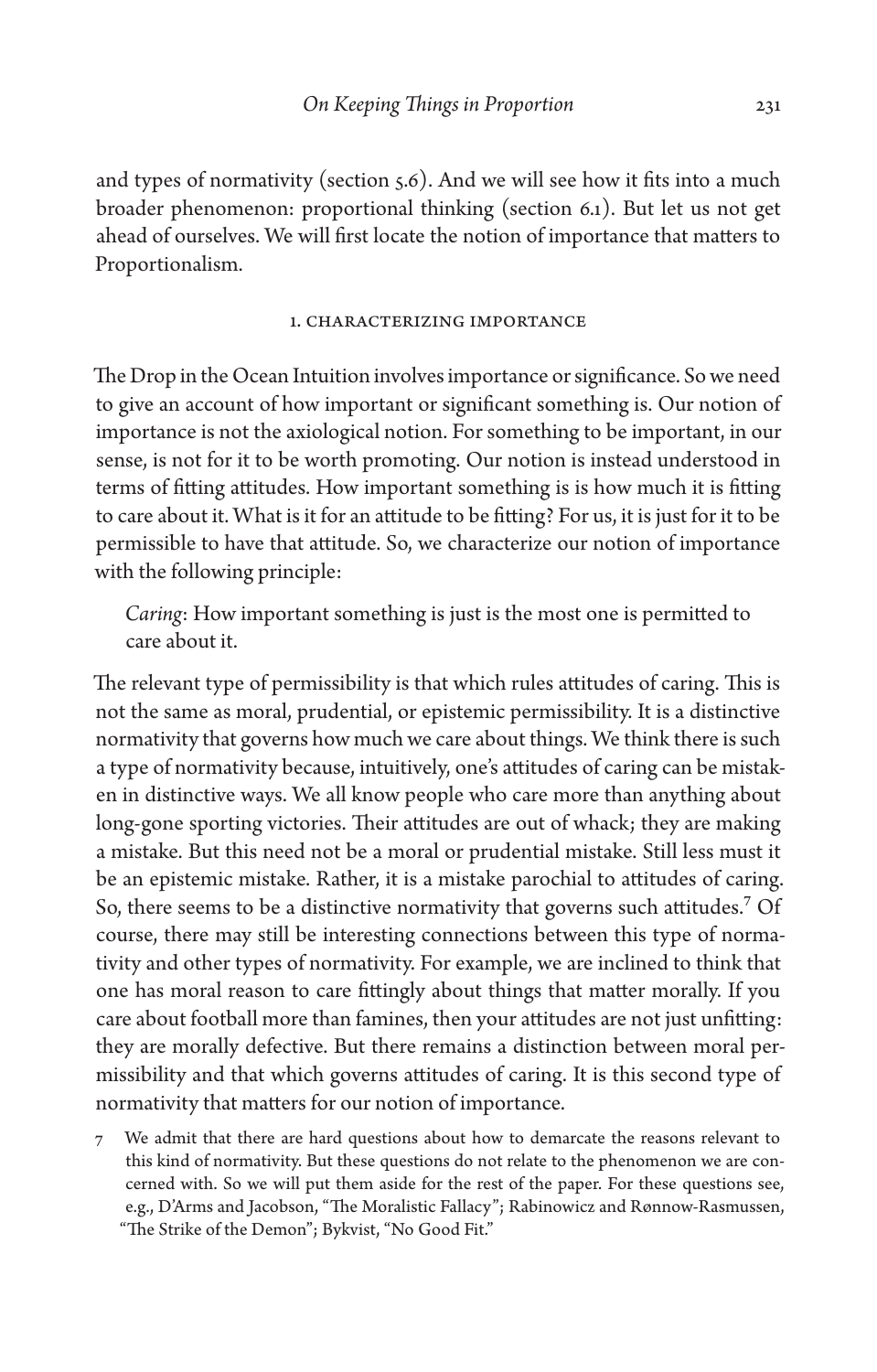What is it to care about something? For us, "caring" refers to any emotional response. Adoration and adulation are types of caring. But so too are abhorrence and apprehension: you can care about something by hating it just as much as by loving it. Such attitudes have a phenomenological character. There is a certain way it feels to care about something. It seems plausible that they also have an evaluative character. Perhaps caring about something involves valuing (or disvaluing) it. And maybe caring is constitutively connected to actions. Perhaps adoring something involves being disposed to promote or preserve it. Perhaps despising something involves being disposed to prevent or destroy it. We take no stand on this final issue. We are neutral about whether there are such connections between caring and behavior. The account of importance we give would be tenable were there such connections. But it would still be interesting without them. The key thing is that, when we talk about caring about something, we are talking about whatever is involved in emotionally responding to that thing.

Caring defines importance in terms of how *much* one can care about something. So what is it to care some amount about something? Here we have a choice. The first option conceives of caring as an absolute quantity. How much one cares about something is how intensely and for how long one cares about it. The second option conceives of caring as a share. How much one cares about something is what share of one's emotional life one devotes to it. The two come apart when people have different emotional capacities. Consider a person who is incapable of caring a large quantity about anything. They might nonetheless devote their entire emotional life to their family. Then they will not care much about their family in the first sense, but will in the second. We are neutral between these options. We think Proportionalism is tenable on either option.

Caring also does not settle *who* is doing the relevant caring. Here we have a second choice. One option is to relativize importance to each individual. On this interpretation, how important something is *for Adam* is how much it is permissible *for Adam* to care about that thing. We have a multitude of importance rankings, one for each person. But one can also (or instead) define a non-relativized notion of importance. There are a couple of ways to do this. First, one might define such a notion out of the relativized notions. This is easiest if we assume everyone's importance ranking is the same. That is, everyone is permitted to care to the same degree about everything. Then one can say that how important something is (*simpliciter*) is how much it is permissible for *anyone* to care about that thing. Second, one could invoke the emotional life of some ideal observer. So how important something is is how much it is permissible for a fully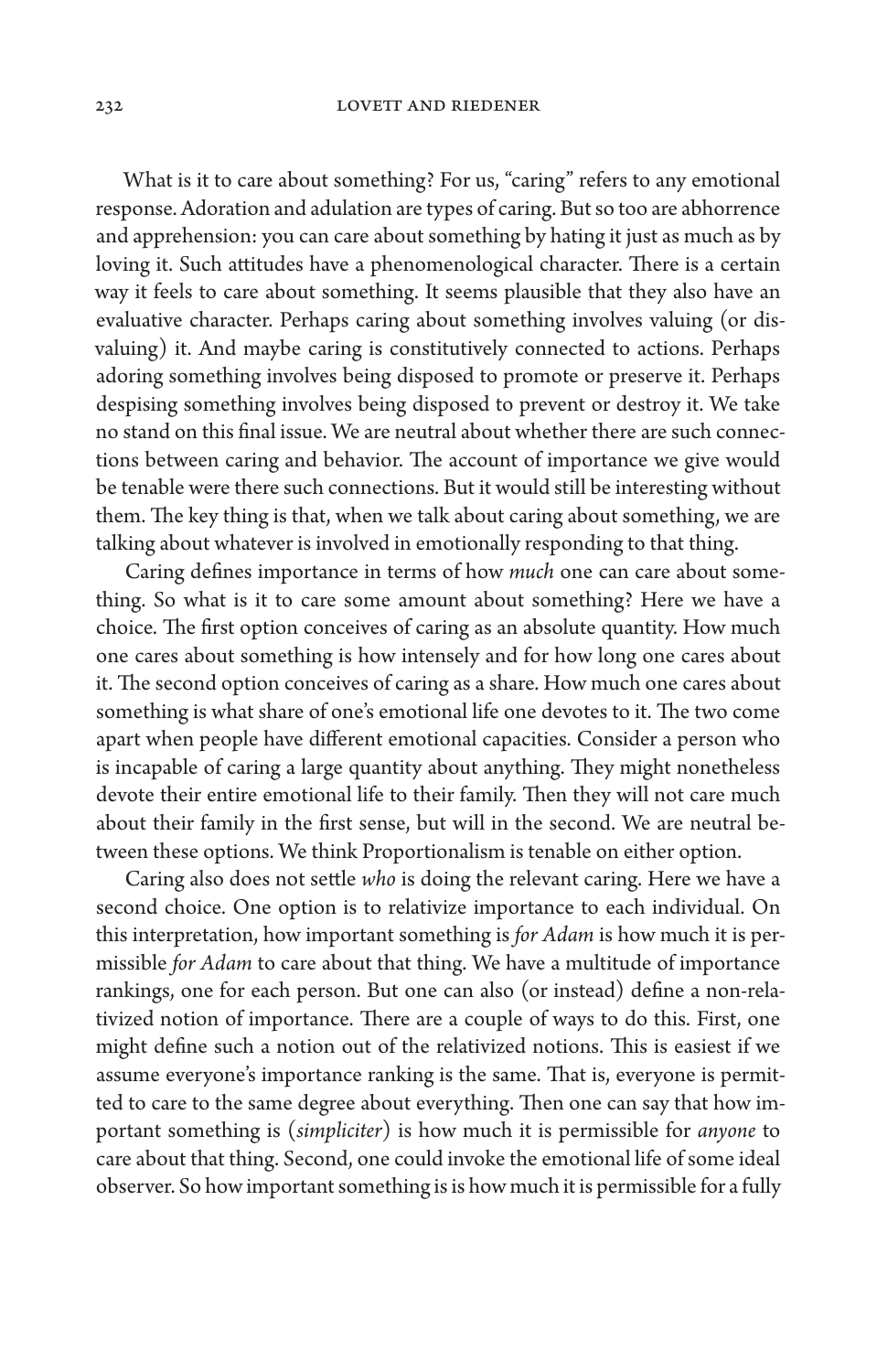informed, imaginative, and impartial observer to care about it.<sup>8</sup> Again, we think Proportionalism is tenable on any of these options. For now, what matters is that we cash out our notion of importance in terms of maximum permissible degrees of caring. How important something is is the maximum emotional response it is fitting or permissible to have toward that thing.

This is not the only notion of importance. We have mentioned the axiological notion already. But, more saliently, there is also a notion of importance involving minimum permissible degrees of caring. On this notion, how important something is is the minimum one ought to care about it. We think the maximum-permissible notion is more interesting. This is because we doubt there is often a minimum degree to which one ought to care about things. We will explain why in section 5.3. But, for now, let us just note that very little we say depends on this. Almost everything we say could be changed to fit the minimum-permissible notion.<sup>9</sup> So, we go forward with the maximum-permissible notion. This paper is about the most one is permitted to care about things.

#### 2. Proportionalism

We now express Proportionalism a bit more precisely. Let us first characterize a notion of *normative mass*. To do this we assume that some kinds of intrinsic properties invite an emotional response. These are the properties that intrinsically matter. How much normative mass something has is how much of these properties it contains. For example, one might think that joy and suffering were all that intrinsically mattered. That is, one might think that these are the only kinds of intrinsic properties you can permissibly care about. Then the normative mass of something is just how much joy it contains and how much suffering it contains. Compare a long marriage to a short fling. The former might contain a lot of joy and a lot of suffering. So it might have relatively great normative mass. The fling hopefully contains some joy but perhaps also some suffering. Yet probably much less of both. So it has relatively little normative mass. Of course, joy and suffering are likely not the only things that matter intrinsically. Maybe beauty matters. Maybe fearsomeness matters. Maybe it matters that you violated someone's rights. Then these too will contribute to normative mass. But joy and suffering are likely contributors to normative mass.

What kind of things have normative mass? Not much swings on this. But we will treat facts as the bearers of normative mass. We think of facts as proper-

9 We note the only substantial change in note 16, below.

There is a venerable tradition that invokes such observers in ethics. See, e.g., Firth, "Ethical Absolutism and the Ideal Observer"; Railton, "Moral Realism"; Smith, *The Moral Problem*.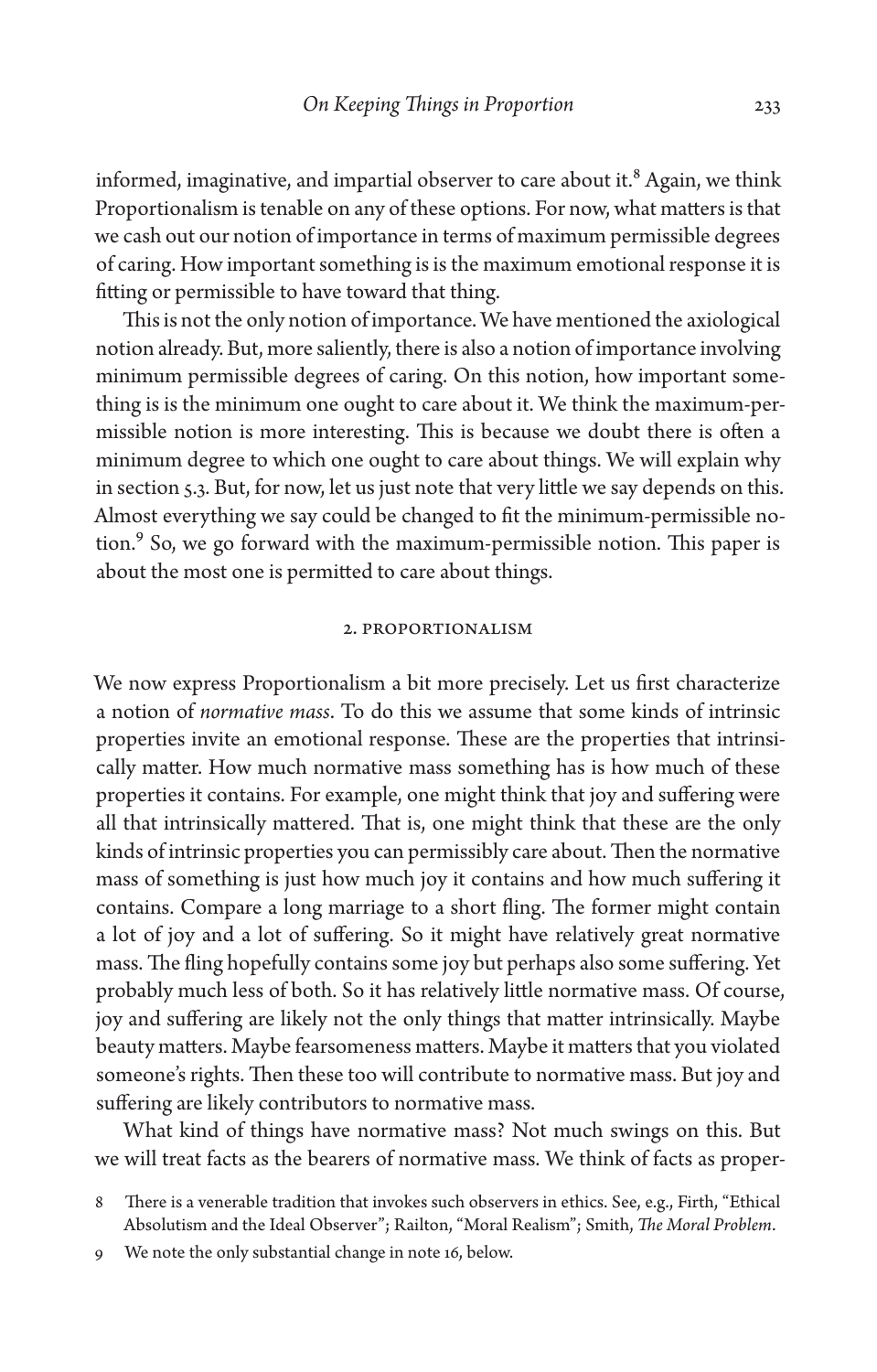ty instantiations and conjunctions thereof. Your marriage, for example, can be thought of as the conjunction of some of the facts involving you and your partner. We will say the normative mass of a fact is how weighty are the properties that make it up. A weighty marriage may be one that is constituted by much joy and suffering. One important bearer of normative mass is the entire universe. We will treat this as the conjunction of all the property instantiations. The normative mass of the entire universe is how much of what matters there is anywhere. So, if there is a lot of joy and suffering, we have a heavyweight universe. If there is not much of either, our universe may be lightweight. The key thing is that the normative mass of a fact is how much of the properties that intrinsically matter it contains.

We can now state our view. Let *I*(*f*) be how important *f* is. Let *NM*(*f*) be *f*'s normative mass. Let  $NM(U)$  be the normative mass of the entire universe. Then *Proportionalism* says:

$$
I(f) = \frac{NM(f)}{NM(U)}.
$$

In other words, how important *f* is is determined by *f* 's share of the normative mass of the whole universe. Remember you can interpret  $I(f)$  either as an absolute quantity of caring or as a share of your emotional life.<sup>10</sup> So this says how much you can care about something depends on the proportion of the universe's total normative mass it makes up. For example, the fling probably makes up a smaller proportion of the universe's total normative mass than the marriage. So you can care about it less. Your headache probably makes up a lesser proportion than both of these things. So you can care about it still less. And getting priority boarding? You can care hardly at all about that.

This view captures the Drop in the Ocean Intuition. This is because the weightier the universe is, the less important is an event of given normative mass. So, seeing how much joy and suffering there is in the world should make one's own contribution seem of diminished importance. In particular, seeing that Joanna's suffering is just a drop in a whole ocean of sorrow makes alleviating it less important. This alleviation is still good. But it makes up a smaller share of the total joy and suffering in the world. This is the initial motivation for the view. We now explore Proportionalism a bit further. In particular, we will bring out some

<sup>10</sup> On the first interpretation, you need some way of mapping numbers to absolute quantities of caring. To do this, start by saying that  $\circ$  maps to no caring at all. Then pick some  $n$  to map to some given amount of caring. Perhaps, for instance, 0.001 maps to a mild tinge of homesickness. Then, for any  $k$ ,  $I(f) = k$  just in case the amount of caring you can devote to *f* is *k*/0.001 times that of the homesickness.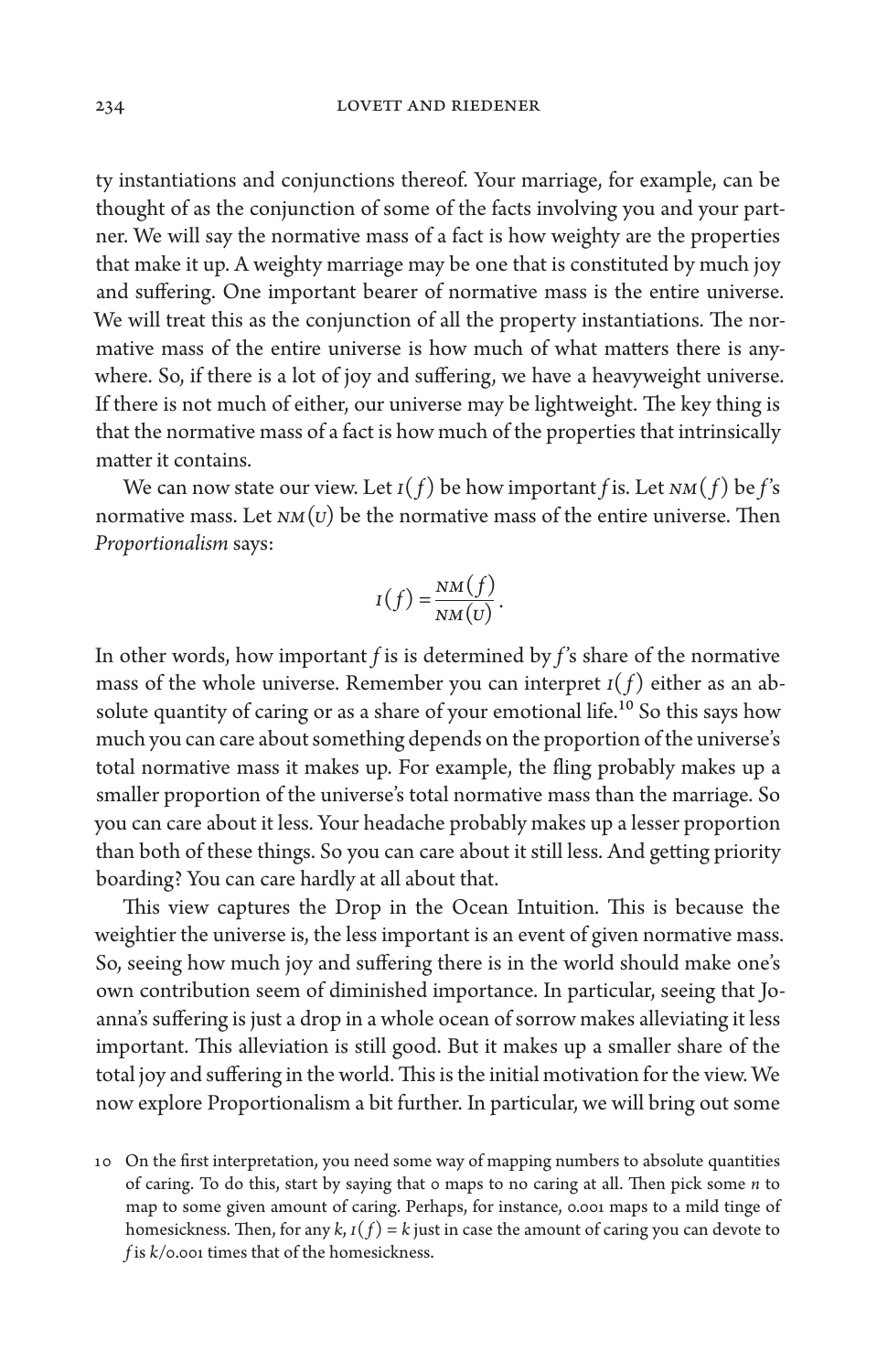interesting features of the view by comparing it to two alternative accounts of importance.

## *2.1. Intrinsicism*

Let us first see how our view relates to the most natural alternative. This alternative says that the importance of a fact just is how much of what intrinsically matters inheres in the fact. In other words:

$$
I(f)=NM(f).
$$

Call this alternative *Intrinsicism*. Within a given universe, the importance ranking of our view and that of Intrinsicism perfectly coincide. If any two facts, *f* and *g*, occur in some universe, then Intrinsicism says *f* is at least as important as *g*  if and only if our view says *f* is at least as important as *g*. We think this is a nice feature of our view.

But Intrinsicism and Proportionalism are otherwise quite different. According to Intrinsicism, all that matters to how important something is is its intrinsic properties. Proportionalism says that how it relates to something else—the entire universe—also matters. The most severe consequences of this are modal. Intrinsicism implies that intrinsic duplicates keep the same importance across possible worlds. Consider a world in which nothing much happens but a headache. Suppose you are permitted to care to some degree about the headache in this world. Now consider a world in which a duplicate of the headache happens. But suppose many other things that matter also happen. Intrinsicism implies that you are permitted to care to exactly the same degree about the headache in this other world. But Proportionalism implies the opposite. Proportionalism implies that you cannot care as much about the headache in the second world. This is because it makes up a lesser proportion of that world's normative mass. So these views differ on the importance of intrinsic duplicates.

This difference might seem detrimental to Proportionalism. Compare the lonely headache to a murder in a world full of joys and suffering. The headache makes up a large proportional share of the normative mass of its universe. The murder does not. So, on Proportionalism, the former is more important than the latter. But, one might think, surely a murder *must* be more important than a headache? If so, Proportionalism gets these cases wrong. But we think not. Now we do think there is *something* right about this thought. When a murder and a headache happen in the same world, you should care about the murder more. But the thought is not just that. It is that, even if a headache were all that ever happened, you should care less about it than you should about a murder in a well-populated world. To us, this does not seem intuitively obvious. Indeed,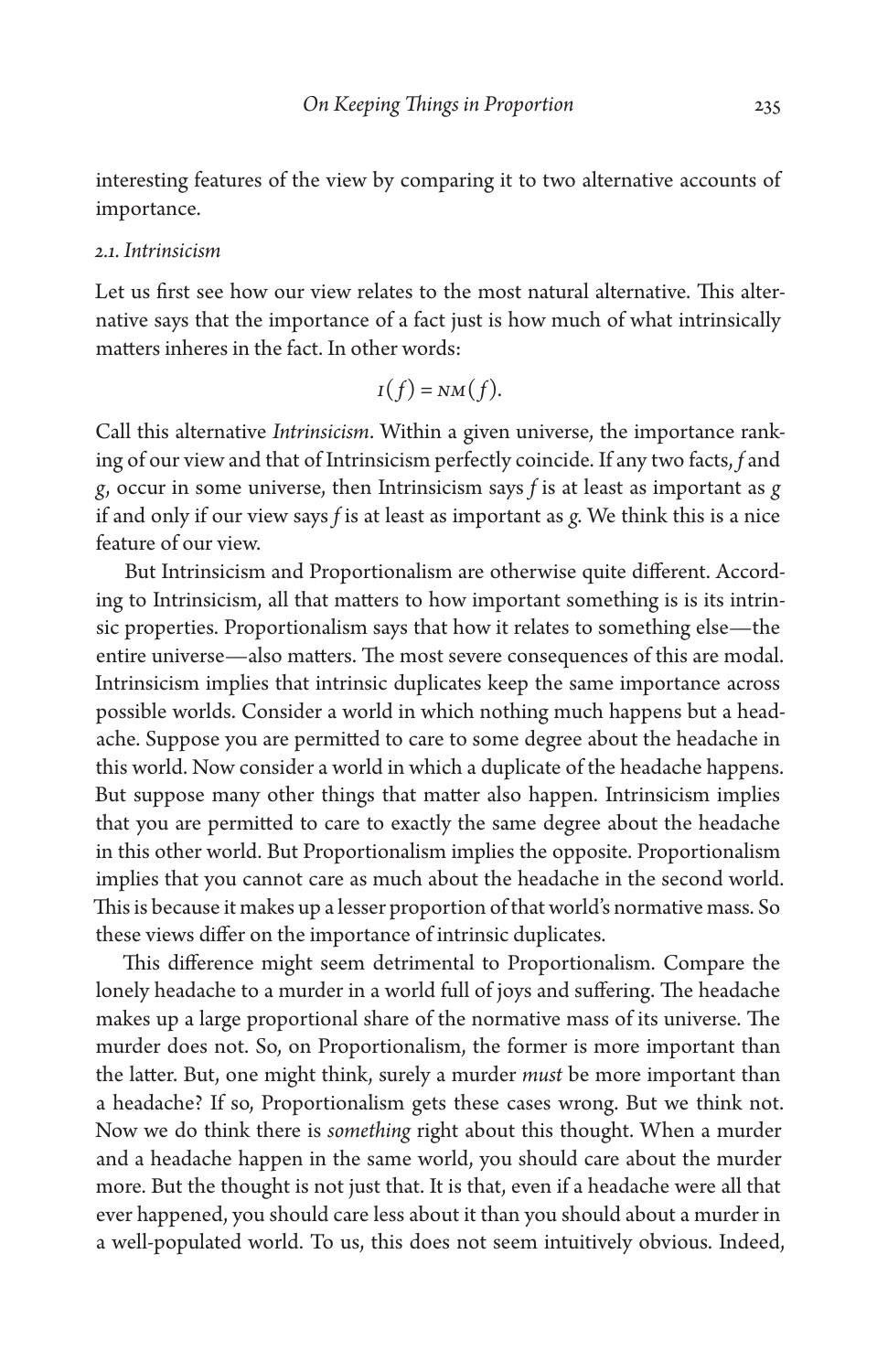there is reason to doubt it. It is in tension with the Drop in the Ocean Intuition. The murder is just a drop in the ocean. The headache *is* the ocean. So if drops are less important the less of an ocean they make up, the murder must be less important than the headache. So, we doubt this difference is detrimental to Proportionalism. But there is more to be said, so we return to Intrinsicism in section 5.

## *2.2. Averagism*

Now let us see how our view relates to another alternative. This alternative says that how important a fact is is how much more (or less) normative mass that fact has than the average fact. In other words:

$$
I(f) = |NM(\overline{f}) - NM(f)|,
$$

where  $(\bar{f})$  is the mean normative mass. Call this alternative *Averagism*. Both our view and Averagism say that the importance of a fact depends on the importance of other facts. But Averagism says that such issues can change the relative importance of two facts. Proportionalism never goes that far. According to Proportionalism, such issues only ever change the absolute importance of a fact.

How does this make a difference? Consider the ancient Egyptians.<sup>11</sup> Suppose facts about the past have normative mass. Now imagine that the ancient Egyptians had a far more flourishing society than we currently believe. Suppose they lived glorious lives and there were a lot of them to boot. According to Averagism, this would make currently splendid lives less important. They would be closer to the average. But it would make currently mediocre lives much more important. They would be further below the average. So, on Averagism, facts about ancient Egypt can affect which things are more important than which other things. But that is not so on Proportionalism. According to Proportionalism, the Egyptians' fate cannot affect the relative importance of things. It can make some things of less absolute importance than they would otherwise be. But it cannot affect which things are more important than which other things. We think the consequence of Averagism here is implausible. But that of Proportionalism is tenable. But again there is more to be said. So we will return to the issue in section 4.

## *2.3. Empty Worlds*

A final interesting way these views relate lies in how they treat empty worlds. These are worlds that contain nothing that matters: everything in them has zero normative mass. According to both Intrinsicism and Averagism, everything in

<sup>11</sup> Jeff McMahan first discovered that ancient Egyptology mattered for some moral theories specifically, average utilitarianism ("Problems of Population Theory," 115). But Derek Parfit made the point prominent (*Reasons and Persons*, 420).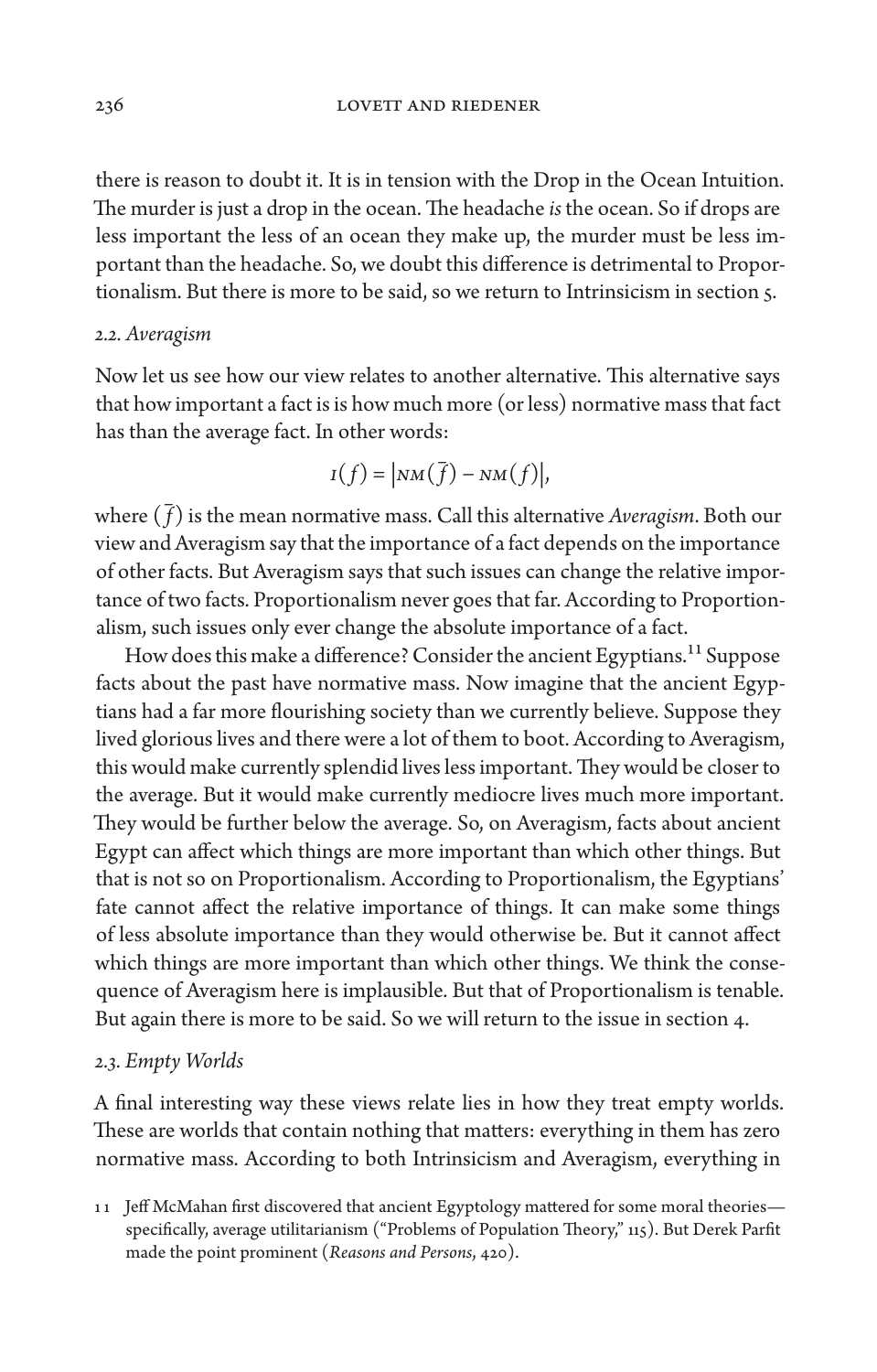an empty world has zero importance. Intrinsicism says this because it says the importance of a thing is just its normative mass, which is zero. Averagism says this because it says that the importance of a thing is the difference between its normative mass and the average normative mass. In an empty world the average normative mass is zero and everything has exactly this normative mass. So both views attribute everything in an empty world zero importance. But according to Proportionalism, the importance of anything in an empty world is undefined. That is because the normative mass of an empty world is zero. And you cannot divide by zero. So you cannot assess the importance of anything in an empty world.

We think this is a feature of Proportionalism, not a bug. To see why, consider what must be the case in an empty world. By definition, no facts have any normative mass in such a world. But now consider facts about the permissibility of attitudes. Suppose such facts had normative mass. Then they could not be in an empty world. But we think such permissibility facts do have normative mass. We think this because it matters whether there is a maximum amount you can care about something. This matters even—or especially—if this maximum amount is 0. This is because you can care that 0 is the most you can care about something.<sup>12</sup> So no such permissibility facts must obtain in the empty world. But this just amounts to the claim that the importance of everything in such a world is undefined. So, our view gets the right results in this case.

But this might be denied. Perhaps we are wrong to think that facts about what is important themselves have normative mass. Even so, we do not think this would be a significant problem. This is because we doubt it is metaphysically possible for a universe to be normatively empty. We doubt this because we think various modal facts have normative mass. Consider the fact that *there could have been intelligent life.* We think that this fact matters. Indeed, if there is no intelligent life this fact is grounds for regret. But plausibly every possible universe must contain facts like this. So every possible universe has at least some normative mass. So, how Proportionalism treats empty worlds is a feature, not a bug.<sup>13</sup>

- 12 Does it matter that you cannot care more than some amount about the fact that you cannot care more than some amount about some fact? And so on? We think so. But such facts about permissibility plausibly matter less and less the higher up you go, so do not matter infinitely much in total. For instance, the normative mass of these permissibility facts may be characterized by the sequence  $\frac{1}{2}$ ,  $\frac{1}{4}$ ,  $\frac{1}{8}$ , ..., such that their total normative mass is 1 (since  $\sum_{n=1}^{\infty} (1/2)^n = 1$ ). So we do not think that this kind of regress presents a problem.
- 13 But perhaps this is wrong. Nonetheless, Proportionalism could easily be modified. We could treat facts in non-empty worlds as dictated by Proportionalism, but stipulate that the importance of everything in an empty world is 0. This is a little inelegant. But a little inelegance ain't fatal.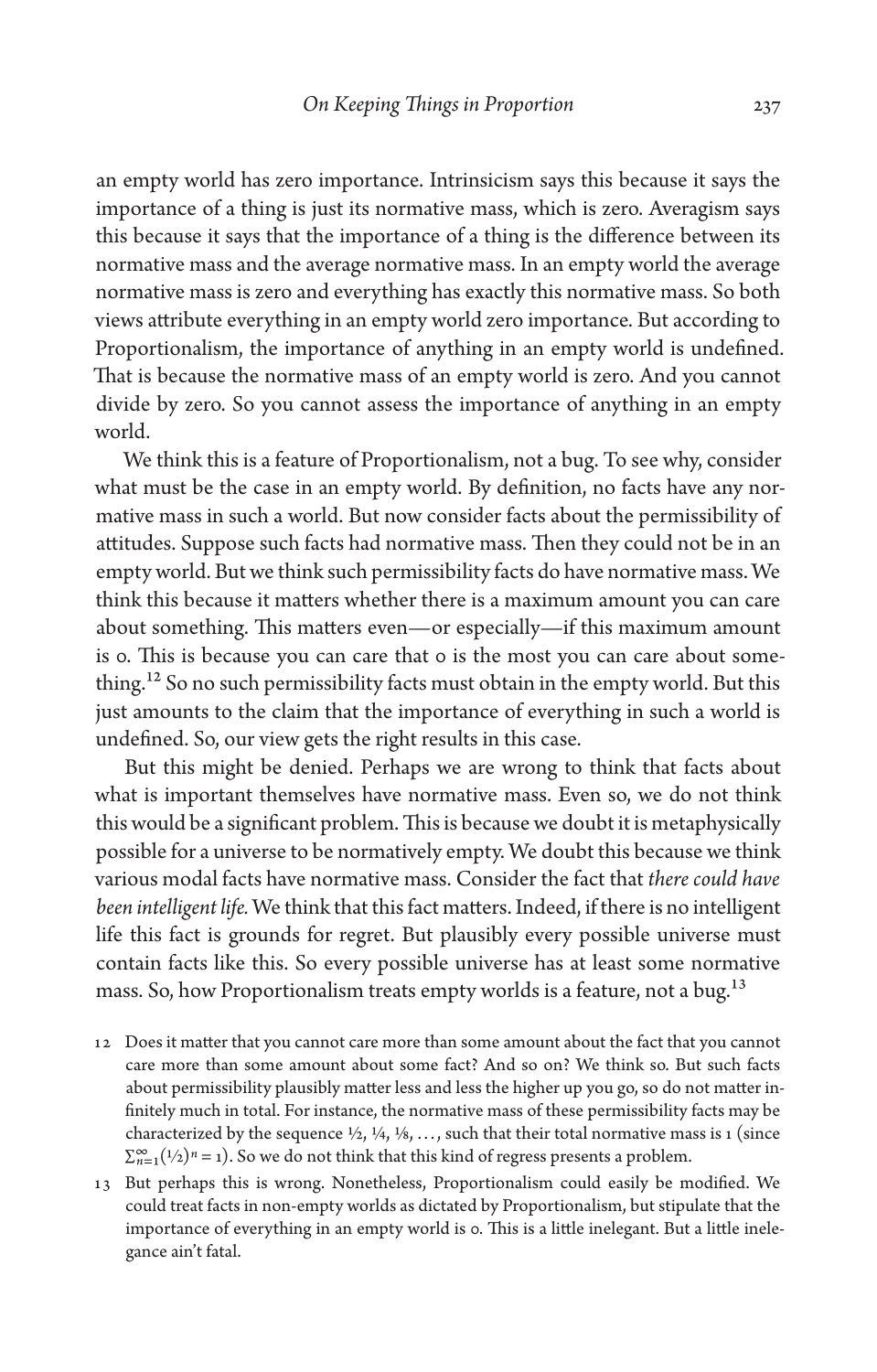#### 238 LOVETT AND RIEDENER

#### 3. The Insignificant Speck Intuition

We now turn to providing further motivation for the view. So far, we have just claimed it captures a widespread intuition: the Drop in the Ocean Intuition. But we think it can also capture another common intuition:

*The Insignificant Speck Intuition:* Look up at the stars. There are a lot of them. In fact, there are  $10^{13}$  of them in our supercluster alone. That is one followed by thirteen zeros. And our supercluster is just one in ten million superclusters. That is a lot of stars. The universe is vast and awe-inspiring. You, your actions, everyone you know, the whole history of your civilization and species is just a tiny speck in this vast universe. This realization can make all these things seem less important. The fact that the universe is vast beyond comprehension reduces the significance of your own actions.

Here is how Proportionalism can capture this. Above, we suggested that the normative mass of a world might be the amount of joy and suffering it contains. But this is quite a limited view. We already mentioned that beauty or fearsomeness might contribute to the normative mass of the world. And the list need not stop there: in particular, we think that *awesomeness*, in the sense of worthiness of awe, may contribute to normative mass. And it is plausible that the sheer size of our universe is awesome. So, given our account of importance, the vastness of the universe should diminish the importance of our actions. This is the Insignificant Speck Intuition.

This is not to say that these are the only considerations at play in the Insignificant Speck Intuition. Like with the Drop in the Ocean Intuition, other things may also play a role. Nagel, for instance, claims that the Insignificant Speck Intuition conveys the absurdity of our lives. He takes this to amount to "the collision between the seriousness with which we take our own lives and the perpetual possibility of regarding everything about which we are serious as arbitrary."14 Perhaps. And if so, our view will not capture this aspect of the intuition. But we think this is not all there is to the intuition. We are not merely aware of the arbitrariness of our aspirations; we are aware of the insignificance of our concerns when measured against the vastness of the universe. Our view can capture this aspect of the Insignificant Speck Intuition.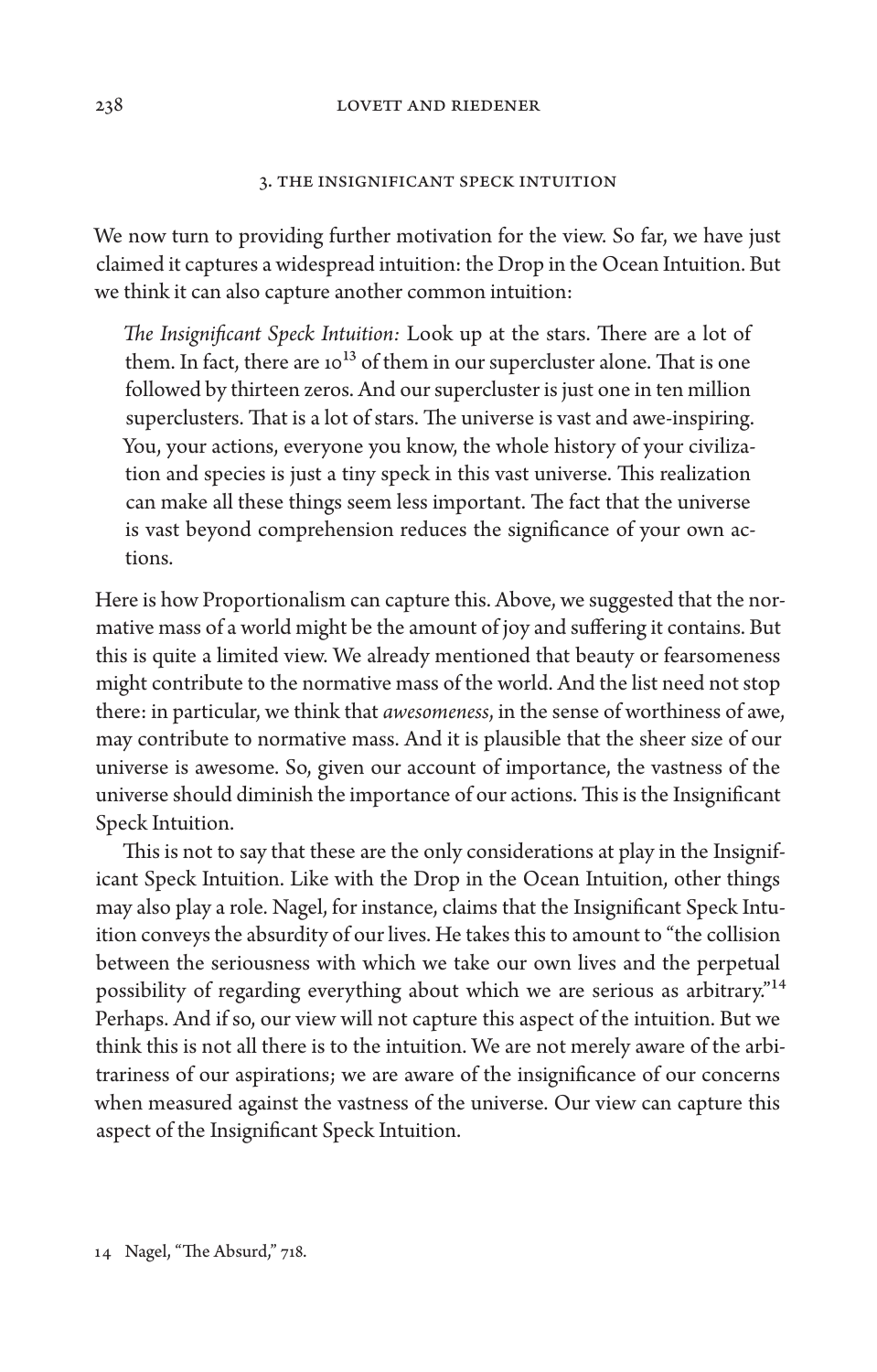#### 4. A Deeper Motivation

The evidence we have just given for our view is intuitive fit. It captures various intuitions we think are widespread. This type of motivation is not to be sneezed at. Many good philosophical theories are justified by intuitive fit alone. But we can also give Proportionalism a deeper motivation. This motivation is not essential: you can accept the view without accepting this motivation. But we ourselves think this motivation provides strong support for Proportionalism. It shows that the view follows from some assumptions that we find compelling.

Roughly, the deeper motivation goes like this: to have fitting attitudes, your attitudes have to be proportional to how much things matter. A person suffering in front of you matters much more than the fact that your paper got rejected. So it would be unfitting to care more about the paper than the person. But you are a finite being with finite conative resources. There is only so much you can care about things. So consider what happens when you move through universes where more and more things matter. Because of your conative limits you cannot keep expanding how much you care about things willy-nilly. So, to keep your attitudes in proportion, you need to reduce how much you care about your paper's rejection. So how much you can care about the rejection is proportional to the normative mass of the universe. In universes where more matters, you have to care about it less. But this, if you squint right, is Proportionalism.

That is a rough statement. Now let us go a bit more carefully. We first define what it is to have overall fitting degrees of caring. This means that every collection of your degrees of caring is permissible. We now state our first assumption. This is the assumption that your degrees of caring are overall fitting if and only if they are proportional to the normative mass of facts. This assumption is made up of a necessary and a sufficient condition. The necessary condition says that it is necessary for overall fittingness that your attitudes are in proportion to the normative mass of things. So if you care much more about the paper than the person, your degrees of caring cannot be fitting. The sufficient condition says that this is also sufficient for overall fittingness. So if you care proportionally about the paper and the person (and everything else), then your degrees of caring are fitting. We can put this as follows:

*Congruity*: Necessarily, your overall degrees of caring are fitting if and only if, for any facts *f* and *g*, if the normative mass of *f* is *n* times greater than the normative mass of *g*, you care *n* times more about *f* than about *g*.

We expect Congruity to be controversial. We will discuss objections to it in sections 5.1–5.4. But we think it has strong *prima facie* plausibility. And we think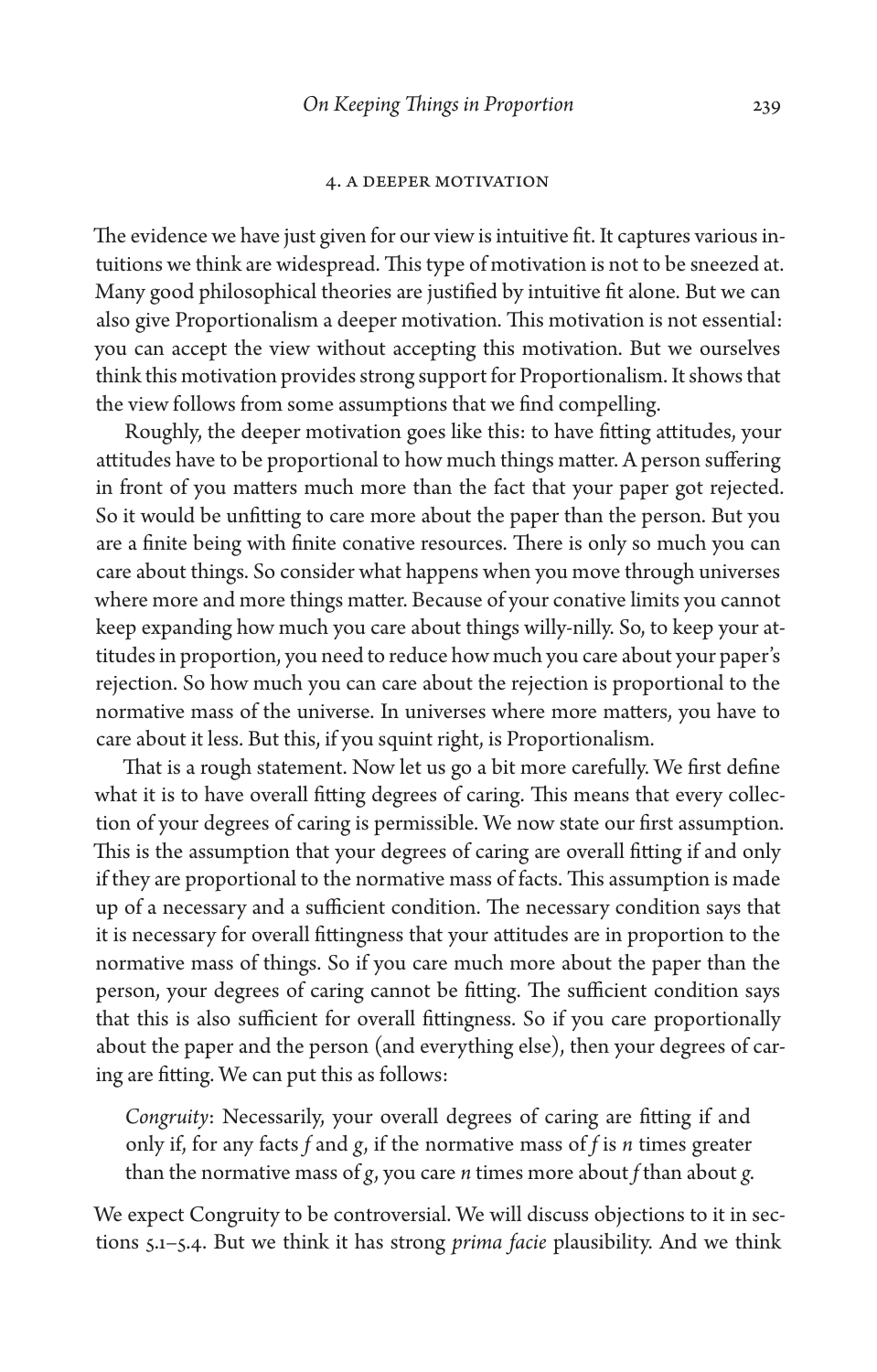we can answer the objections. So we think it grounds a credible motivation for proportional thinking.

We also rely on a second assumption. This assumption is twofold. First, we assume that there is a maximum degree you are able to care about things. The idea here is just that you are a finite being with finite emotional resources. If you were a god perhaps you could care without bound. But you are not a god: there is a limit to the intensity and duration you can care about things. Second, we assume that you can have any collection of caring attitudes that together do not exceed this limit. In the relevant sense of "can," the only constraint on your caring attitudes is that you have limited conative resources. To put this another way:

*Limits*: There is a maximum amount, *T*, you are able to care about things, but any collection of attitudes consistent with this limit is possible.

In what follows, we will stipulate that  $T = 1$ . This is required to get the precise formulation of our view. But nothing deep swings on this: it is just an arbitrary choice about which number represents the limit. This aside, when it comes to Limits we think the claim that we are not gods will be uncontroversial. But the claim that you could have any attitudes that do not exceed the limit might be controversial. We will discuss this in section 5.5.

These are our two primary assumptions. These assumptions alone have a very interesting consequence. They entail that for any fact, *f*, the maximal degree you are able to care about *f* consistent with you having overall fitting attitudes is:

$$
\frac{NM(f)}{NM(U)}.
$$

This just is our formula for  $I(f)$ . Thus the maximal degree you can care about *f* while having overall fitting attitudes is the proportion of the universe's total normative mass that *f* represents. This means that these assumptions alone get us very close to Proportionalism.

We will just give an informal proof that this entailment holds.<sup>15</sup> Consider any fact, *f*. If the share of your maximal total degree of caring that you devote to *f* is

15 Whenever we give an informal proof, we have a formal proof that we do not include. In this footnote we will outline the relevant formalization of these assumptions. But we will not provide the whole proof. We begin by setting up a framework. Remember we defined a fact as a property-instantiation or a conjunction thereof. We will represent a conjunction of property-instantiations as a set. So let  $\Omega = \{f_1, f_2, ..., f_n\}$  be the set of property-instantiations. This means  $\Omega$  represents the entire universe. Let  $\wp(\Omega)$  be the set of all subsets of  $\Omega$ (i.e., its power set). So this represents the set of all facts. Let *NM* be a non-negative function of facts representing the normative mass of a fact. Let *c* be a non-negative function of facts representing how much you care about a fact. Finally, let *fit* represent the fact that you have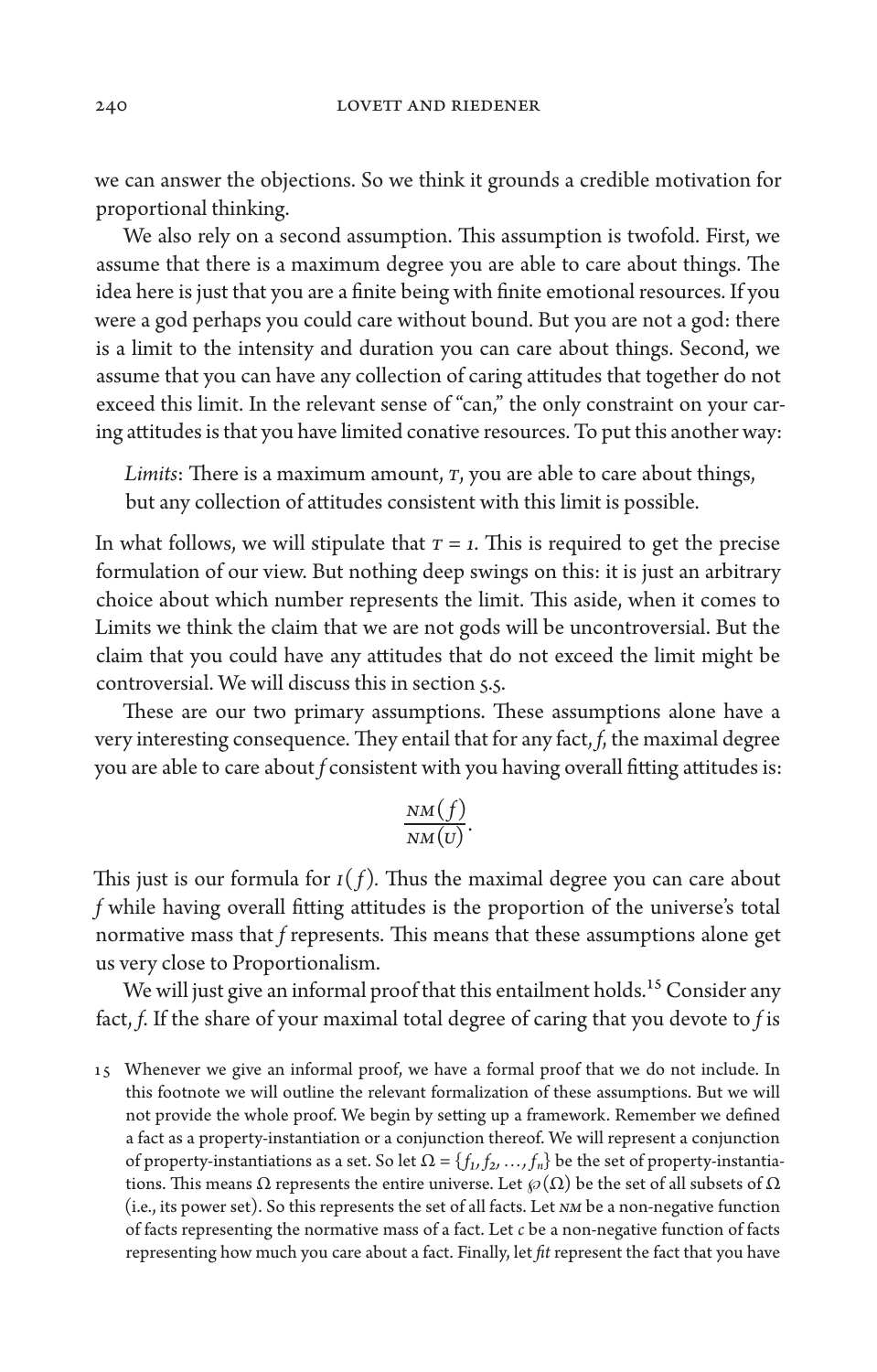greater than *f*'s share of the normative mass of the universe, then you cannot care proportionally about every other fact. This is because if you cared proportionally about every other fact, your total degrees of caring would exceed 1. So your overall attitudes cannot be fitting. If the share of your maximal total degree of caring that you devote to *f* is precisely equal to *f*'s share of the normative mass of the universe, then you can care proportionally about every other fact: you will do so if the share of your maximal total degree of caring that you devote to any other fact *g* is precisely equal to *g*'s share of the normative mass of the universe. So your overall attitudes can then be fitting. So this formula describes the maximum degree you can care about *f* consistent with having overall fitting attitudes.

This is an interesting result. But it does not quite yet give us our account of importance. This is because we said how important something is is the most you can fittingly care about it. We just showed that caring too much about something entails your overall attitudes cannot be fitting. But this does not mean that this very attitude is unfitting. Having it might ensure some other attitude (or collection thereof) is unfitting, but it need not be unfitting itself. So, to get our account, we need the following:

*Necessary Means*: If *p* necessarily implies that you violate some of your obligations, then you ought to see to it that ¬*p*.

This is a necessary means principle. It says you ought to see to the necessary means to not violating your obligations. We think such a principle explains why you should not make promises you cannot keep or have children you cannot care for. Doing so ensures you will violate an obligation. So we find this principle very plausible. Yet it is not beyond dispute. We discuss an objection to it in section 5.6. But for now, let us see how this leads to Proportionalism.

Here is an informal proof. Recall that  $I(f)$  denotes the normative mass of

*Congruity (formal): fit*  $\leftrightarrow$  for all *F* and *G* in  $\wp(\Omega)$  and any real number *t* such that  $NM(F) = t \times NM(G), c(F) = t \times c(G).$ 

*Limits (formal)*:  $c(\Omega) \leq 1$ .

Two notes about this formalization. First, we should interpret these principles as necessarily true. Second, Limits (formal) just captures the first conjunct of Limits. The second conjunct is captured by the fact that this is the only constraint we assume on *c*. Assuming that *NM*( $Ω$ ) > ο it can be shown that for any *F* in  $\wp(Ω)$ , *NM*( $F$ )/*NM*( $Ω$ ) is the maximal value  $c(F)$  can take while Congruity and Limits hold and *fit* is true. That is, in light of these assumptions, *F*'s share of the universe's total normative mass represents the maximum you can care about *F* while having overall fitting degrees of caring.

overall fitting degrees of caring. In this framework, we can formalize our two principles as follows: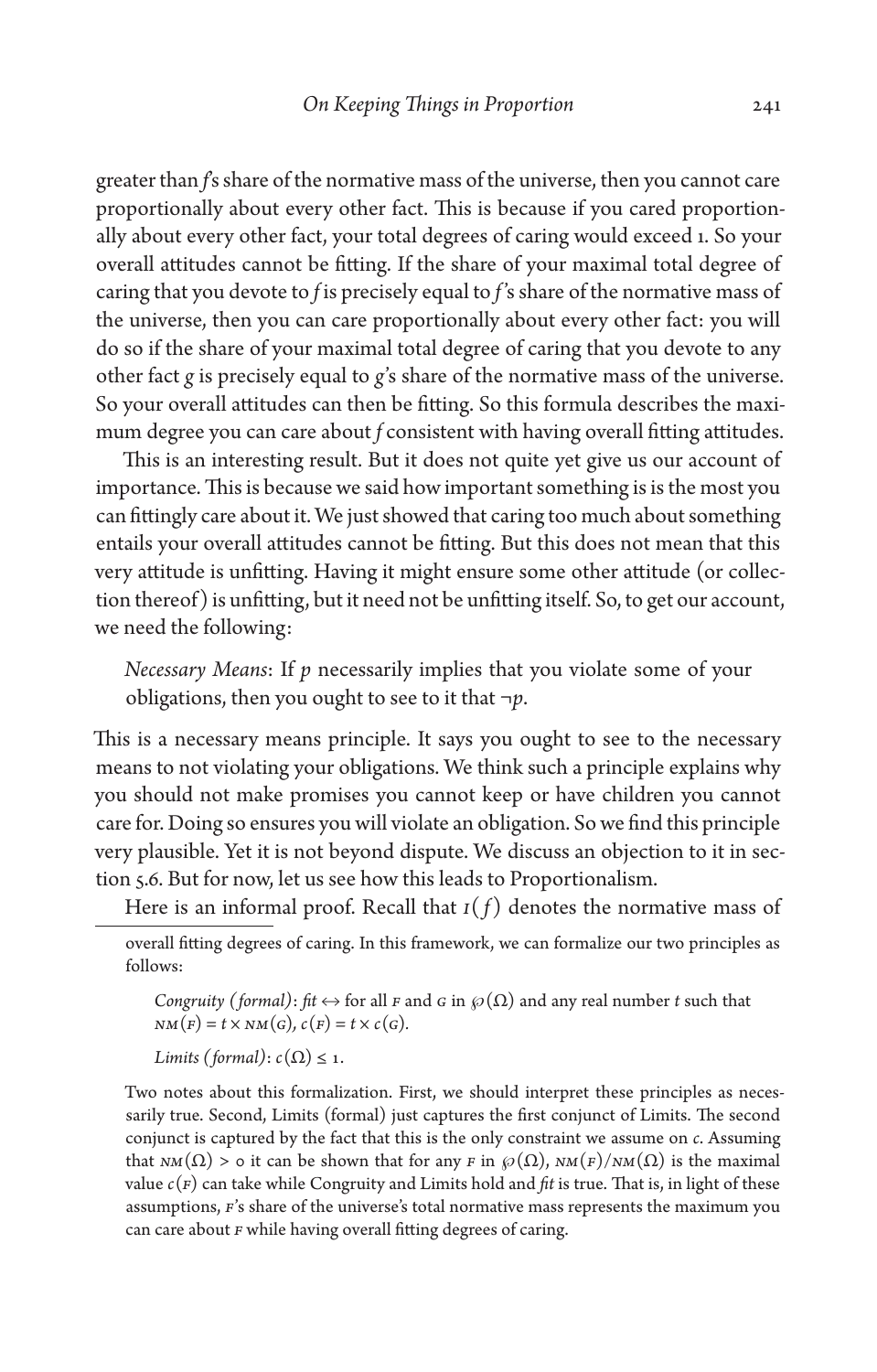*f* over that of the entire universe. Suppose this is the maximum one can care about *f* consistent with having overall fitting degrees of caring. So, if you care more than *I*( *f* ) about *f*, you must lack overall fitting degrees of caring. But that you lack overall fitting degrees of caring just means that some collection of your attitudes is impermissible. So, you violate one of your obligations. So by Necessary Means, you ought not care any more than  $I(f)$  about *f*. Next, recall that it is possible for you to care exactly to degree  $I(f)$  about *f* while still having overall fitting degrees of caring. But this—caring to degree  $I(f)$  about  $f$ —is itself a degree of caring. So, if you can have this attitude and have overall fitting degrees of caring, this attitude can itself be permissible. So it is possible for your caring exactly to degree  $I(f)$  about *f* to be permissible. So  $I(f)$  is the maximum you can permissibly care about *f.*

This completes the deeper motivation for our view.<sup>16</sup> Roughly, Proportionalism follows from the need to keep our attitudes in proportion while being constrained by our human limitations. With this in hand, we can see better where Proportionalism and its competitors come apart.<sup>17</sup> If you deny Proportionalism, you must reject Limits, Congruity, or Necessary Means. Let us make this vivid

- 16 This is where the distinction between the maximum-permissible and the minimum-permissible notions of importance (from section 1) makes a difference. We could have characterized importance as a measure of the minimum one ought to care about something. For this notion of importance, our exact argument does not go through. This is because the right-left of Congruity implies there are no such minimums. But a closely related argument does. The related argument endorses the left-right of Congruity and endorses *Lower Limits*. Lower Limits says you must use some positive minimum proportion of your emotional resources. You must use, let us say, at least one percent of your emotional resources. Now consider any fact, *f*. Identify the fraction of the universe's total normative mass *f* makes up. Suppose you devoted less than 1 percent of this fraction of your emotional life to *f*. Then you could not care about all other facts proportionally. For suppose you did. Then you would not end up using even 1 percent of your emotional resources. In other words, in order to have proportionate attitudes that exceed the lower limit, the minimum degree you care about anything must be proportionate to the share of the universe's total normative mass that thing makes up. Why would one endorse Lower Limits? Well, humans are feeling animals. We may be able to numb ourselves: we may be able to care about very little. But caring about nothing whatsoever? Perhaps this we just cannot do. Motivated in this way, Lower Limits is akin to Limits: it is a principle about human capability. Alternatively, we could construe Lower Limits as a normative principle. So construed, it says that it is impermissible to use less than a certain proportion of our emotional resources. Why would that be? Well perhaps it is *wasteful* for such richly endowed beings as us to be so unfeeling. And perhaps such wastefulness is not permissible. We will not explore these options further. This is because we have our doubts about the minimum permissible degrees of caring (see section 5.3). But, if those doubts are misplaced, this provides a promising route to a version of Proportionalism for permissible minimums.
- 17 We can now also see why the fate of the ancient Egyptians can change a thing's absolute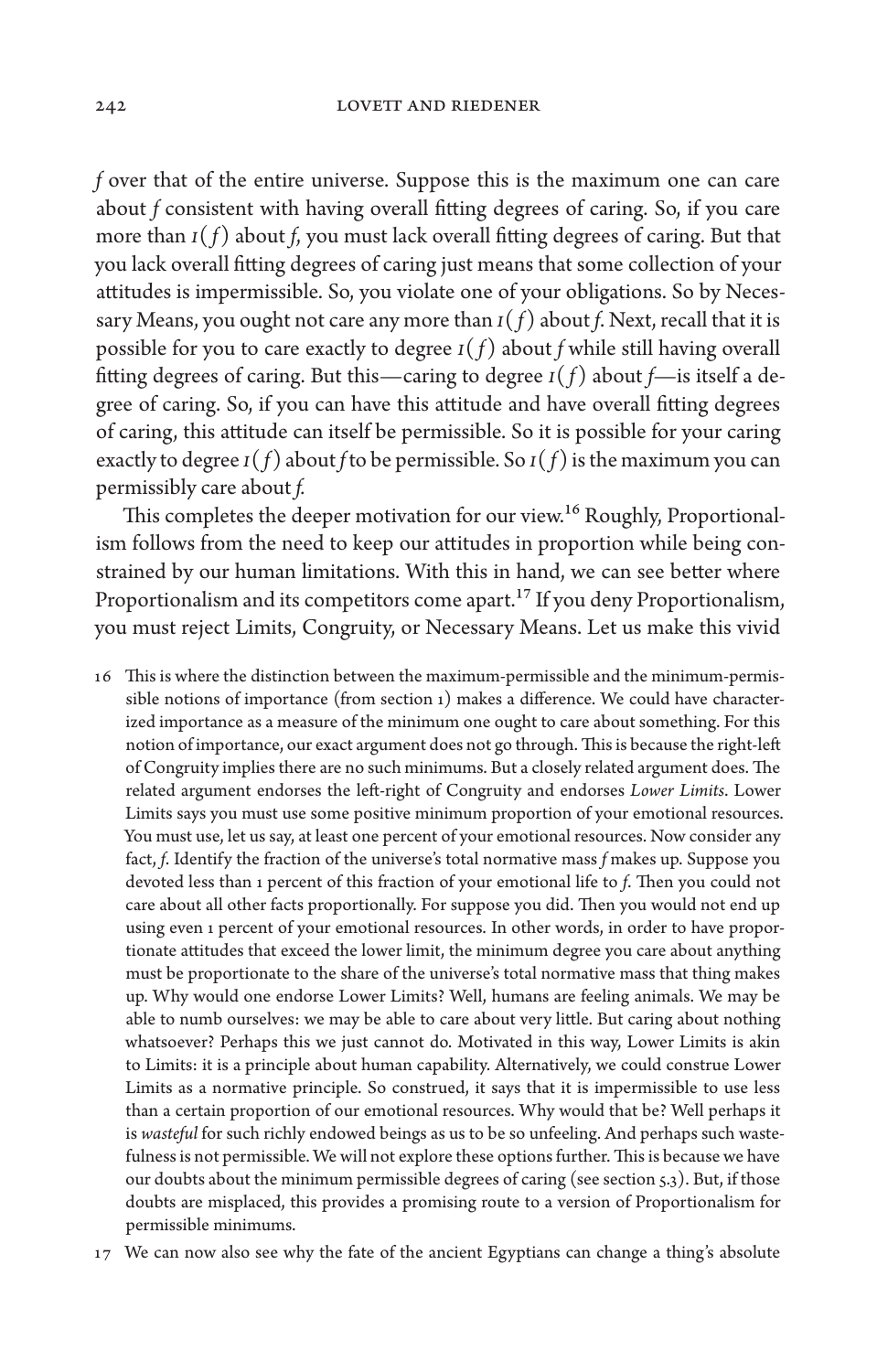for Intrinsicism. Intrinsicism, remember, said that how much you are allowed to care about something is fixed by the thing's intrinsic properties. So consider any world that contains some fact,  $f_1$ , where  $f_1$  is weighty enough that you are permitted to devote your entire emotional life to it. Now consider a second world in which two duplicates of  $f_1$  exist,  $f_2$  and  $f_3$ . Suppose, in this second world, you devote your entire emotional life to *f*2. If Limits holds, this means you can devote none of your emotional life to *f*3. So your attitudes would be out of proportion. But, if Congruity holds, this ensures you violate some of your obligations. Yet Intrinsicism says you are permitted to devote your entire emotional life to  $f_2$ . So it follows that you can permissibly do something that ensures you violate some of your obligations. And this is just to deny Necessary Means. So, Intrinsicism must deny either Limits, Congruity, or Necessary Means. In the next section, we will see how much mileage there is in such denials.

# 5. Objections to the Motivation

We now look at ways to reject the claims on which this deeper motivation rests. This is not just an exercise in rebutting objections (although it is that). It is an exercise in seeing how our view would change if one takes these objections seriously. We think that, even if you take these objections seriously, you are left with some version of Proportionalism. We first look at some objections to Congruity. Then, we look at an objection to each of Limits and Necessary Means.

# *5.1. Too Demanding I*

Congruity may seem too demanding. It seems to imply that you should drain your life of personal concern. You should almost not care at all about your own joys and sorrows. You should care very little about the successes of your projects or the state of your health, or about the lives of your nearest and dearest. This is because (in our universe) a lot of other things matter. If you care proportionally about all these other things, you must care minimally about things of personal concern. But this may seem implausible. So, Congruity—the left–right of Congruity in particular—must be false.

We think this is an interesting objection to Congruity. But we do not think it refutes it. There seems to us two ways to reply to the objection. The first is to dig in one's heels: one could simply maintain that we should all care far less about our personal affairs than we normally do. This position has affinities with certain

importance. If the Egyptians lived glorious lives, then you ought to be happier about them than otherwise. This crowds out caring about other things.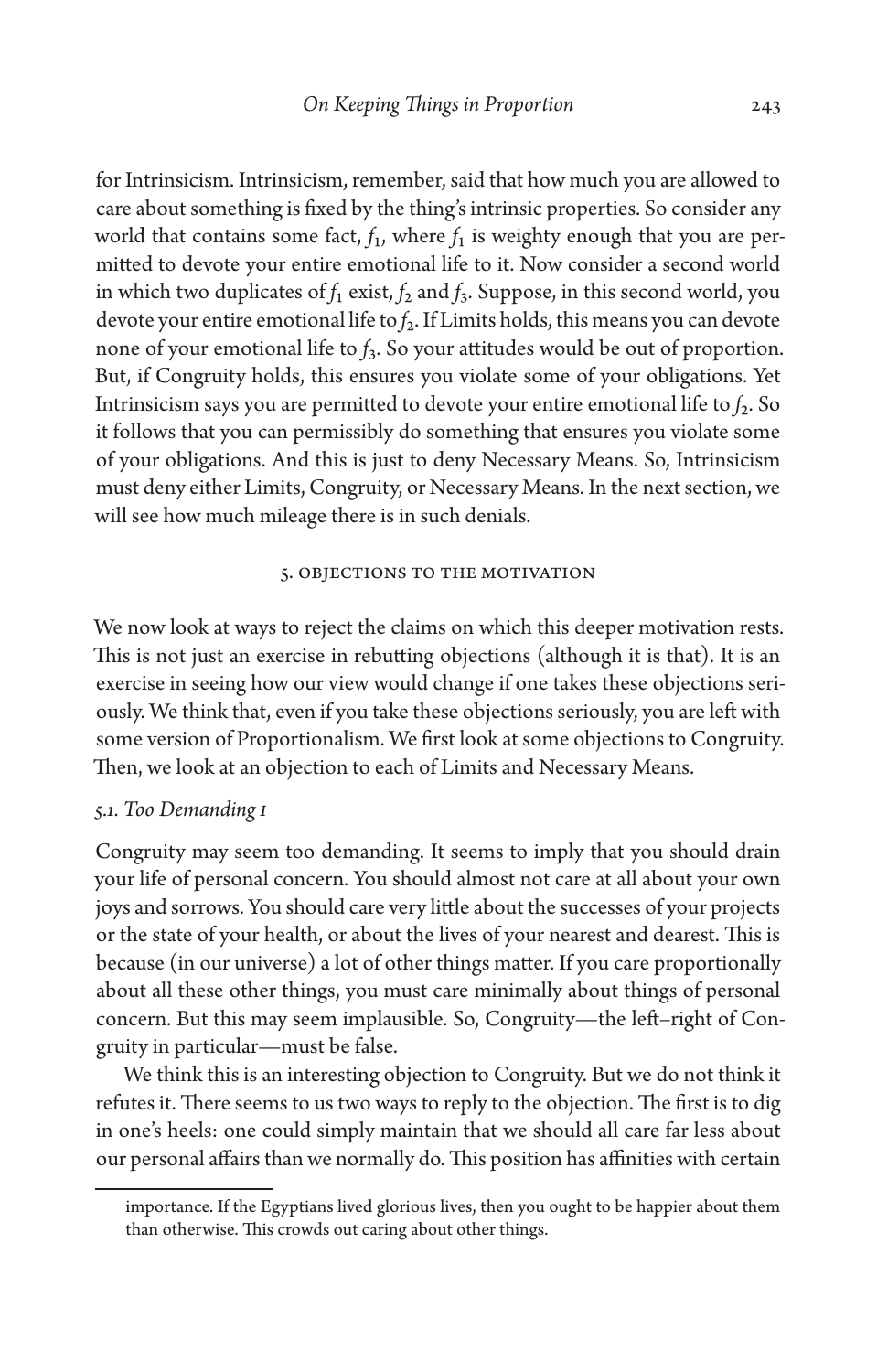demanding, impersonal moral theories. Consider classical utilitarianism. This implies that we should do much less than we usually do to improve our personal affairs. We should act much more for others' benefit. The heel-digging position implies that we should care much less than we usually care about our personal affairs. We should care much more about other people. Both views go against much commonsense thinking. But neither, we think, is totally untenable. We might ordinarily do very poorly in both action and attitude. So, we think that if you find demanding, impersonal moral theories congenial, then you should find this position congenial.

The second response is more concessive. One might simply endorse an agent-relative theory of normative mass. Such a theory says that how weighty a thing is depends on whose perspective we assess it from. From your perspective, your wine collection might be a weighty matter. But from mine it is not so weighty. This view makes sense if you think that agent-relative properties contribute to normative mass. Such properties include those that reference you essentially. To assess how much of your joy and your suffering something has is to assess its agent-relative properties. Your projects usually involve more of your joy and your suffering than do those of anyone else. So, from your perspective, they may make up a larger proportion of the universe's normative mass than do those of anyone else. So, caring copiously about your personal affairs is compatible with Congruity. You just need an agent-relative theory of normative mass. With such a theory, Proportionalism should then be interpreted as itself agent-relative. It defines a different importance ranking for each person.

But maybe neither of these responses works. This would provide grounds to reject Congruity. But it need not be *wholesale* rejected. For it seems we can distinguish between different domains: the impersonal domain and the personal domain. We can understand this distinction as one between different kinds of facts. For a fact to be in your personal domain might just be for it to essentially concern *your* projects, or *your* loved ones, or *your* well-being. But facts in the impersonal domain do not essentially concern you at all. One way to think of the impersonal domain is as the domain of agent-neutral facts. The personal domain is then thought of as a subset of the domain of agent-relative facts. Once we make this distinction, we can say that Congruity applies only in the impersonal domain. It does not apply in the personal domain. On this view, Proportionalism may hold for one class of facts, but it need not hold for them all. We will discuss this view further in section 6.1.

# *5.2. Too Demanding II*

Congruity may seem too demanding in a different way. It may allow us too lit-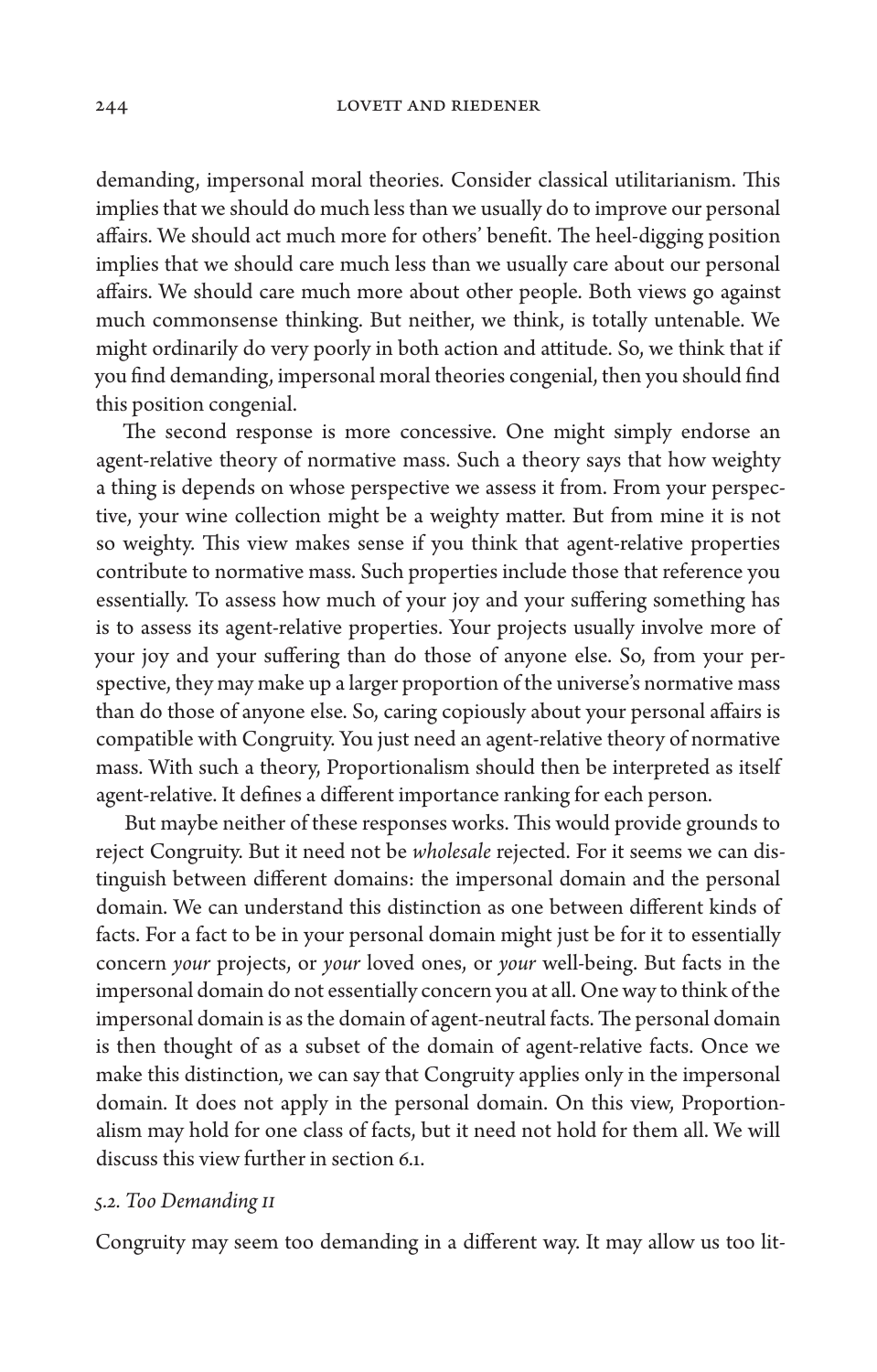tle discretion in what we care about. For example, some of us choose to devote much of our emotional energy to economic injustice in England. But this injustice might involve less of what matters than does the malaria infection worldwide. After all, over two hundred million people suffer from malaria every year. Yet perhaps our attitudes are nonetheless fitting. Perhaps we have some choice over how much, relatively speaking, we care about worthy things. Yet that is inconsistent with Congruity. So, Congruity—the left–right of Congruity in particular—must be false.

One could respond to this by again digging in one's heels. Some people, such as classical utilitarians, think we have little choice over what we may do. Analogously, perhaps we have little choice over what we may care about. But suppose we take the objection more seriously. Even so, there is a reply to it. First, note that normative masses can be incommensurable. Perhaps there is no definite way that economic injustice and malaria weigh up. Rather, the normative mass of economic injustice is indeterminate, but determinately between a quarter and half of that of malaria. This calls for a minor modification of Congruity. Suppose one cares about economic injustice anywhere between a quarter and half as much as one cares about malaria. Then we should say one has fitting attitudes.<sup>18</sup> This already gives us some choice over how much we care about things. But now let us exploit the agent-relative conception of normative mass we previously mentioned. On this conception it is plausible that the fact that you cared a lot about something in the past can make that thing weightier now. It can make it matter more for you today. So suppose, in June, you cared half as much about economic injustice as you did about malaria. This means economic injustice has a little extra normative mass in July.<sup>19</sup> So, in July, perhaps you may care anywhere

- 18 More formally, we use a *set* of functions  $NM = \{NM_1, NM_2, ...\}$  to jointly represent the normative mass of facts. We then say that your overall degrees of caring are fitting if and only if there is *some* function *NMi* in *NM* that you satisfy Congruity with respect to. A version of our argument for Proportionalism then goes through.
- 19 Will malaria also have a little extra normative mass? Perhaps not. It might only get weightier when you have cared about it more than you had to, given your other attitudes. It might be voluntary devotion alone that adds mass to a thing. But we need not rely on that. The described mechanism works as long as you may treat economic injustice as gaining proportionately more mass than malaria. Suppose you may consistently treat malaria as getting 9 percent weightier but injustice as getting 11 percent weightier. Then, eventually, the normative mass of the injustice will exceed that of malaria. Why might this be permissible? Well, it is plausibly indeterminate how much mass your having cared about something adds to its existing mass. But your caring might determinately add between 9 and 11 percent to this existing mass. And perhaps you may consistently choose to care in line with the lower end of this range for malaria and the higher end for injustice. So you may consistently treat the injustice as getting proportionately weightier than malaria.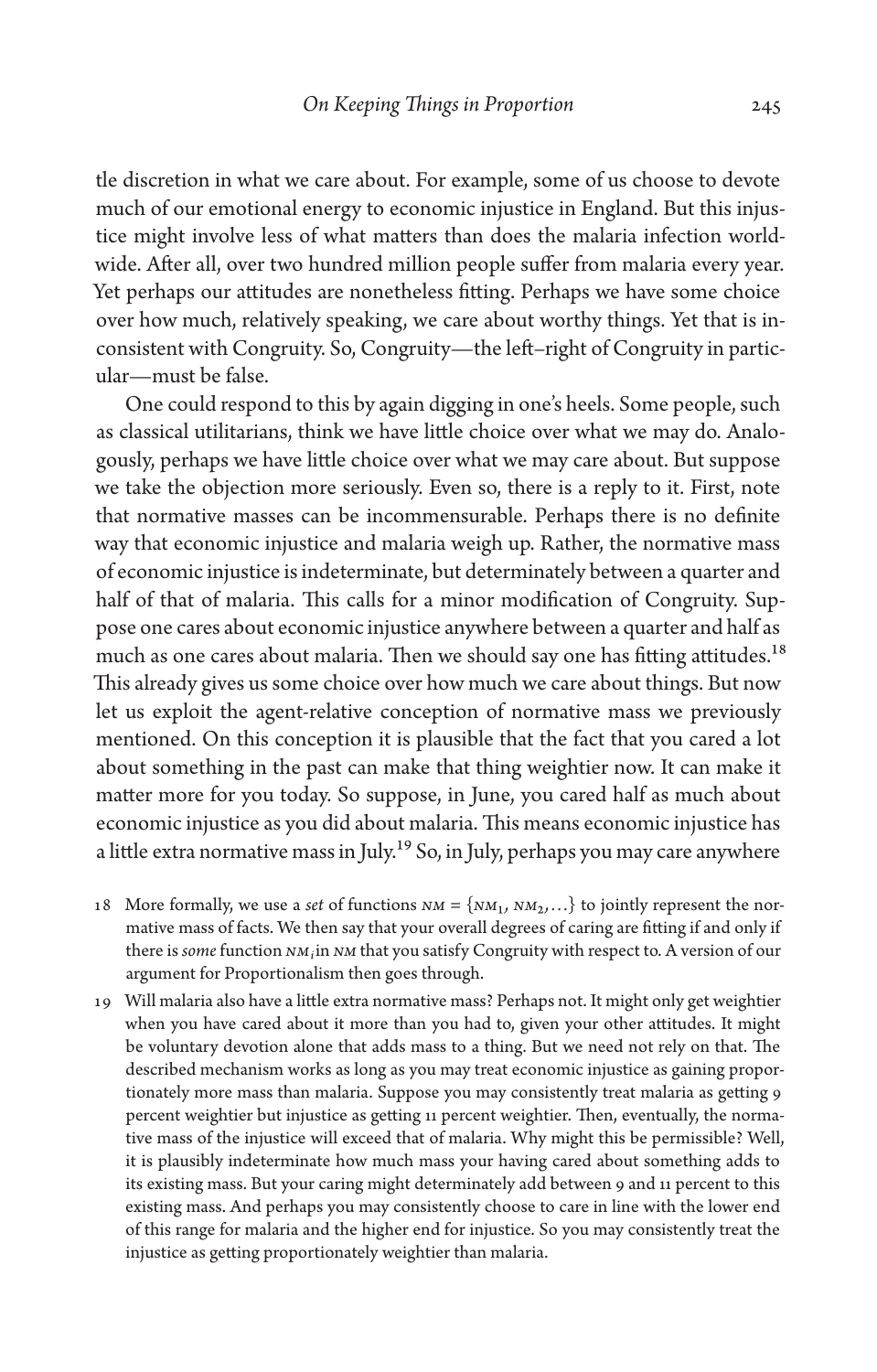between one and two-thirds as much about it as you do about malaria. Suppose you choose two-thirds. Then, in August, you may care anywhere between half and three-quarters as much about it as you do about malaria. We are off to the races. By iterating this process, you can step up how much you may care about worthy things. And you can do so without ever having unfitting attitudes. We think this gives us ample choice over our relative degrees of caring.

But maybe that is wrong. Maybe we need more choice. Yet it seems implausible that one has complete discretion over what one cares about. Suppose you care a lot about economic injustice. That does not mean that, when someone dies in front of you, you may remain completely cold. This would be to have unfitting attitudes. So we should not reject Congruity wholesale. We should reformulate it. We should say that one's attitudes are fitting when they are not *too far* out of proportion. There are a few ways to capture this. One way is to say that there is a factor  $k > o$  such that, when *f* is *n* times the normative mass of *g*, your attitudes are fitting whenever you care between  $k \times n$  and  $k/n$  as much about f as about *g*. So, for example, suppose that malaria has twice as much normative mass as economic injustice. If  $k = 4$ , then it is permissible to care twice, but at most twice, as much about the injustice as about malaria. But there are other ways to capture the point. Whichever way we do it will get us a version of Proportionalism.<sup>20</sup> If your attitudes cannot get too far out of proportion, then in weightier worlds you may care less about anything in particular.

### *5.3. Too Permissive I*

Congruity may instead seem too permissive. This is because it allows you to care very little about certain things. It says that, if your attitudes are in proportion, then they are fitting. But your attitudes can be in proportion without you caring much about anything. So your attitudes can be fitting when you care about things very little.<sup>21</sup> Yet suppose you are in the midst of a famine. And suppose you care very little about everything. Then this means you are allowed to also

20 The simple suggestion in the text gives us a somewhat complex version of Proportionalism. It implies that the importance of *f* equals

$$
\frac{k \times NM(f)}{(k-1) \times NM(f) + NM(v)}.
$$

21 Indeed, your attitudes are proportionate in the sense of satisfying the right-hand side of Congruity when you care about nothing at all. To see this, imagine *f* and *g* are the only facts. Suppose you care to degree 0 about *g*. But suppose *f* is twice as weighty as *g*, so  $NM(f) =$  $2 \times NM(g)$ . Then you must care to degree  $2 \times o$  about *f*. But you do this by caring to degree  $o$ about *f*. So, when you do not care about anything, your attitudes satisfy the right-hand side of Congruity.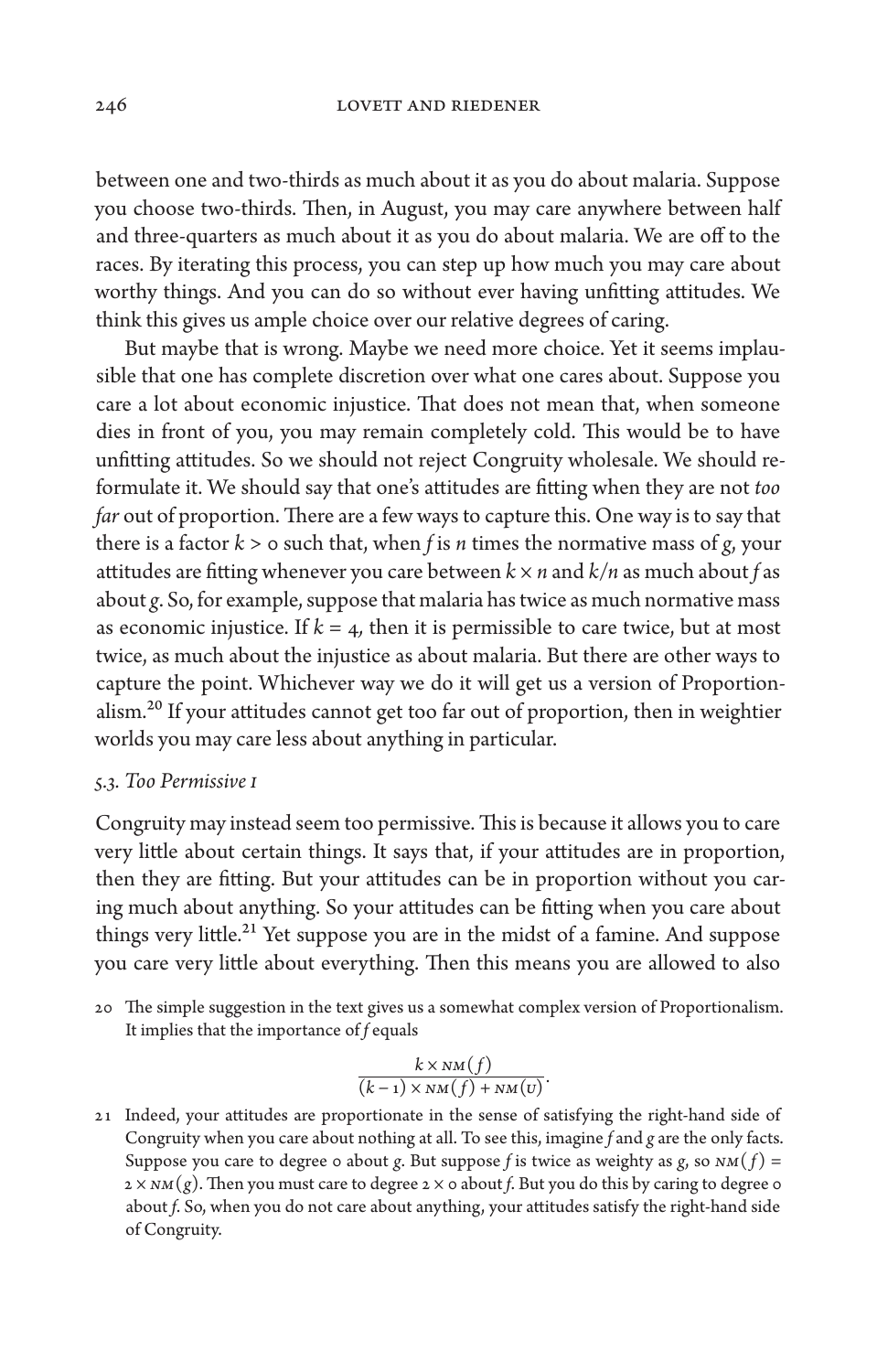care proportionally little about those starving around you. Yet one might object that caring so little about such a famine is pathologically cold. You are obligated to care some minimum amount about someone starving in front of you. So, Congruity—the right–left of Congruity in particular—must be false.

We think this is an interesting objection. But here is a reply to it. This objection, we think, has two sources. First, most of us care a lot about some things. We care a lot about our jobs, our partners, our receding hairlines, and so on. So, for most of us, when we care little about someone starving, our attitudes are out of proportion. So, they are impermissible. But, when this is the source of the objection, it poses little threat to Congruity. Congruity is consistent with this claim. The second source, we think, concerns the link between moral normativity and fitting attitudes. We suggested one such link in section 1. We suggested that one had moral reason to care fittingly about things that matter morally. But perhaps there are other links. In particular, perhaps one does something morally wrong when one cares very little about what matters morally. One's attitudes might not be unfitting, in this case, but they might nonetheless be morally suspect. Yet when this is the source of the objection, it again poses little threat to Congruity. Congruity is a principle about the type of normativity confined to caring, not moral normativity. So, we do not think this objection refutes Congruity after all.

But perhaps that is wrong. Perhaps there are some facts about which you must care to some minimum degree. Nonetheless, this does not really imperil Proportionalism. This is because Proportionalism is a thesis about the maximum degrees you can care about things. It identifies some amount as the maximum you can permissibly care about something. We only used the right–left of Congruity to establish that caring about something this much is permissible. But the objection does not dispute this. It does not suggest that caring up to this maximum amount is impermissible. It says caring below a minimum amount is impermissible. So let us just assume that you are allowed to care up to this amount. But assume you must still keep your attitudes in proportion. Then Proportionalism follows anyway. So, if we maintain this objection, it is not that we must reject Proportionalism. It is just that Proportionalism is not the whole story. When saying how much you can care about things, we must tell a story about minimums as well as maximums. But Proportionalism may be an essential part of the story without being the whole story.<sup>22</sup>

<sup>22</sup> Note 16, above, contains a brief Proportionalist story about these minimums. So, even if this objection is maintained, we may not need a non-proportionalist story.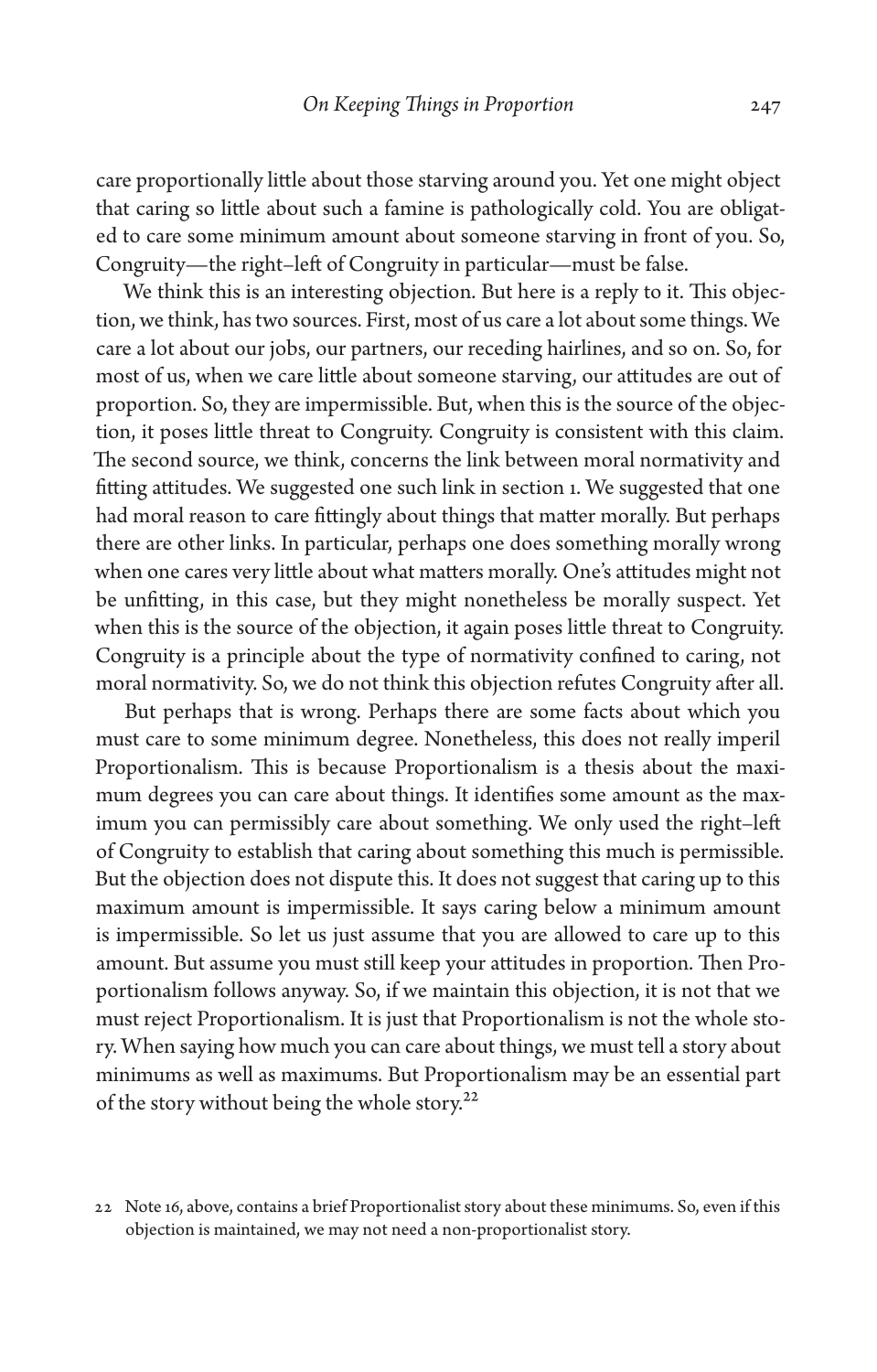# *5.4. Too Permissive II*

Congruity may seem too permissive in a different way. If you live in a universe where nothing much matters, then Congruity permits you to care a lot about trifles. For instance, suppose you lived in a world with just you and the James Bond films. According to Congruity, you are then permitted to care enormously about Bond. But one might object that caring so much about Bond is utterly over the top. Even in such a world, there is an upper limit to how much you can care about 007. On this view, you just are not allowed to care that much about certain things. So, Congruity—the right–left of Congruity in particular—must be false.

This objection would imperil Proportionalism. For suppose there are upper limits independent of Proportionalism. Then the degree of caring identified by Proportionalism might exceed the maximum permissible degree. But we are skeptical of the objection. We think its force comes from the fact that, in our world, the Bond films are rather trivial. This is because our world is full of important things. So, in our world, one should not care too much about Bond. Yet suppose you really are in a universe where nothing but Bond matters. Then we see no reason why you cannot devote large parts of your emotional life to Bond. Why must you twiddle your emotional thumbs? Why must you let part of your emotional life go to waste? It seems puritanical to deny us access to the full expression of our emotional capacity. So, we doubt there are independent constraints on caring of this sort.

But maybe that is wrong. Maybe there are some things you just are not allowed to care that much about. Nonetheless, we think that there must be a large class of facts that are free of such constraints. Consider, for example, the Sichuan earthquake. This was a tragedy. Over eighty thousand people died. We think that, apart from Congruity itself, there are no constraints on how much you can care about such a thing. If it were the only thing that ever happened, you would not be mistaken in devoting all your emotional resources to it. We also doubt that, apart from Congruity, there are any constraints on how much you can care about the death of a loved one. And, to boot, we think you can care as much as you want about Sunset Boulevard. So the above argument will go through with respect to this class of facts. In other words, Proportionalism holds for one class of facts, but not them all.

## *5.5. Not Limiting Enough*

We have just discussed some objections to Congruity. We now discuss an objection to Limits. Limits says that there is a maximum amount you are able to care about things, but you are able to have any attitudes consistent with this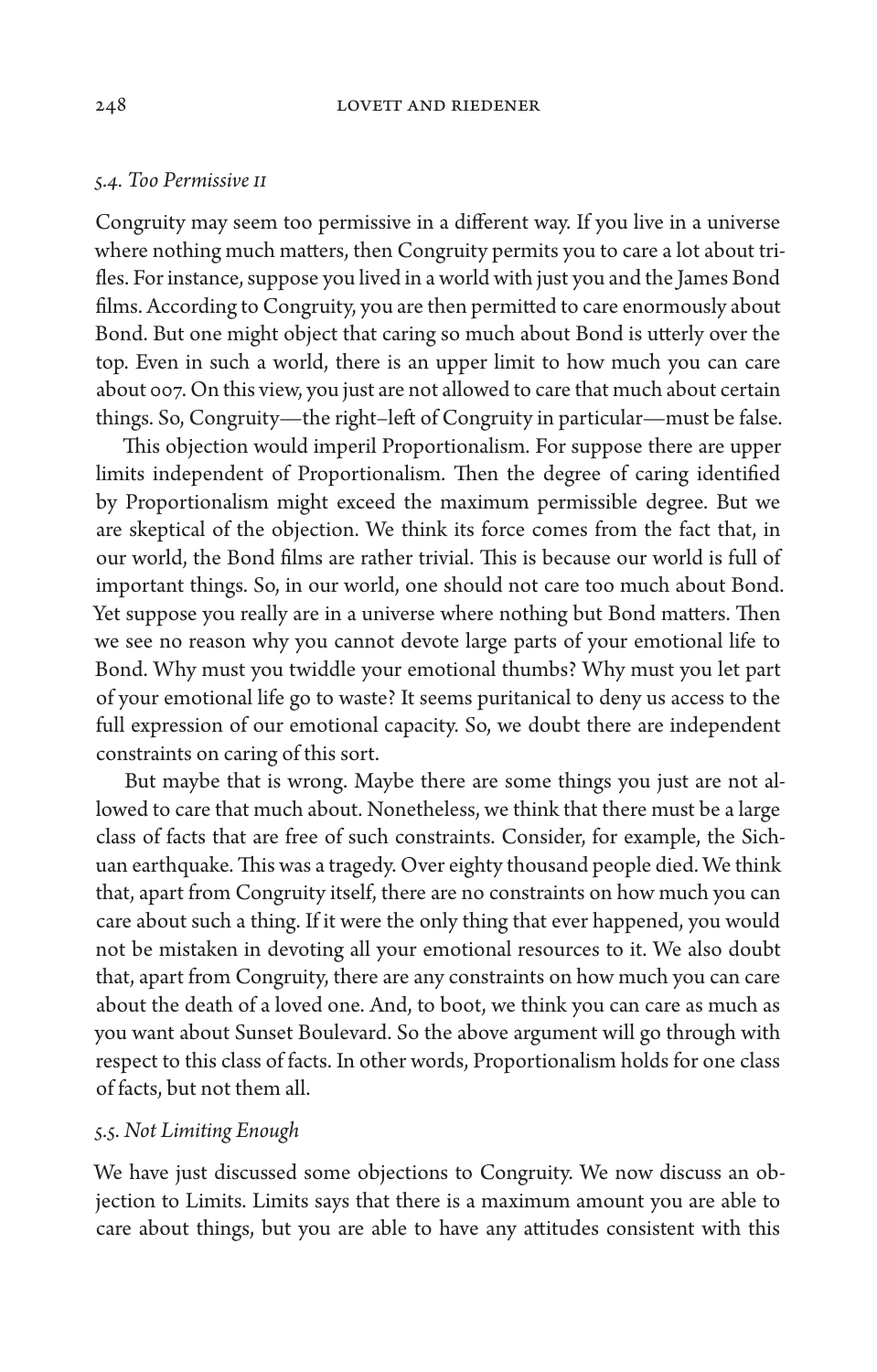maximum. This objection says that Limits is too *permissive*. It says that there are some collections of attitudes one cannot have, despite their consistency with the limit. Suppose, for instance, that you just cannot bring yourself to care about bird-watching. Maybe your co-author likes bird-watching very much. But it is just not for you. Swifts and swallows (and even sparrows) leave you cold. Bird-watching is something you cannot care much about, and this incapacity has nothing to do with you having exhausted your *overall* emotional resources.

This is another interesting objection. But we do not think it refutes Limits. Rather, it shows that Limits invokes a specific type of modality, and a specific notion of importance. The type of modality just described seems like *psychological* possibility. It is psychologically possible for you to have some attitudes if it is metaphysically possible and consistent with central facts about your psychology. But psychological modality is very variable: what is psychologically possible for someone depends on their peculiar quirks and foibles. So we doubt that the notion of importance explicated in *these* terms is that interesting. It is too contingent, and so lacks generality. Limits characterizes a different type of modality, which we might call Limits-possibility: it is Limits-possible for you to have some attitudes if it is metaphysically possible and consistent with Limits.<sup>23</sup> We think that this gives rise to an interesting notion of importance. This notion is sensitive to the fact that we are finite, but insensitive to any of our further idiosyncrasies.

But perhaps this is wrong. Perhaps the only interesting notion of importance is the one keyed to psychological possibility. Nonetheless, Congruity and Necessary Means still get us a kind of proportional thinking for this notion. To see this, consider the fact  $f_1$  that you are least able to care about, in proportion to its share of the universe's total normative mass. Maybe this is a very weighty fact, but one you can only bring yourself to care about moderately. Or maybe it is a lightweight fact, but one you can hardly bring yourself to care about at all. Congruity and Necessary Means then entail that we must adjust how much you can permissibly care about any other fact, *f k*, by how much you can care about this fact. To see how, first identify the fraction of your emotional life you are able devote to  $f_1$ . Then see what fraction of the universe's total normative mass  $f_1$  makes up. Then divide the former by the latter. This new fraction identifies how much you can care about  $f_1$  in proportion to how much you are permitted to care about it. How much of your emotional life you are allowed to devote to any  $f_k$  is then this fraction multiplied by the fraction of the universe's total normative mass

<sup>23</sup> Limits-Possibility might just be *physical* possibility. We doubt anyone is physically incapable of caring about bird-watching. This means we need not think of it as a novel, unfamiliar kind of possibility.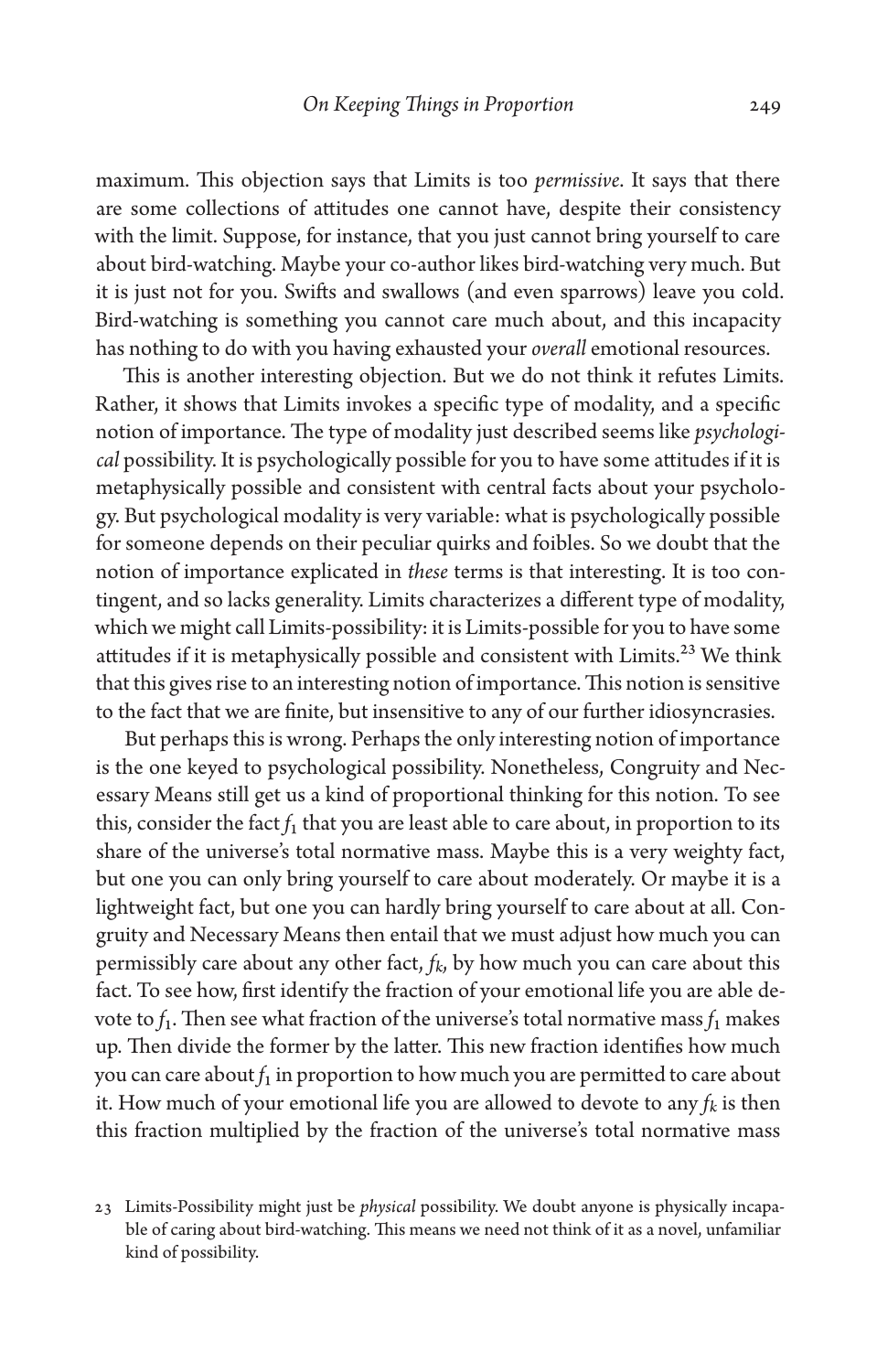that  $f_k$  makes up. So, even if this objection carries the day, you are stuck with a type of proportional thinking.

# *5.6. Necessary Means Equivocates*

Finally, we will discuss an objection to Necessary Means. Necessary Means says that you are not permitted to have attitudes that ensure you violate an obligation. The objection says that Necessary Means rests on an equivocation. It is a plausible principle for moral permissibility and practical permissibility. But the notion of permissibility we are using is that which rules attitudes of caring. And there might be no reason to think Necessary Means holds for this notion. Having some attitude might ensure you violate some obligation, without that attitude being impermissible *qua* attitude. So the argument for Proportionalism fails at the final step.

This objection is also interesting. But we doubt it goes through. We think that the plausibility of Necessary Means in these other cases is probative. The normativity that rules attitudes of caring seems enough like these other types of normativity that we expect it to obey similar structural rules. That Necessary Means holds in these cases is evidence that it holds for the type of normativity that governs attitudes of caring. So, we think Necessary Means does hold for the type of normativity with which we are concerned.

But perhaps this is wrong. Then Proportionalism does not follow for the normativity specific to attitudes of caring. Nonetheless, we can identify a kind of normativity for which it does follow. It follows for practical rationality, holding fixed certain desires. For suppose we hold fixed our desire to have overall fitting attitudes. The argument in section 4 shows that conforming to Proportionalism must be a necessary means to having overall fitting attitudes. And practical rationality does obey a necessary means principle. If you want *p,* and *q* is a necessary means to *p*, then you ought (practically speaking) to see to it that *q*. So it follows that you ought, practically speaking, to conform to Proportionalism.<sup>24</sup> So Proportionalism follows for the practical ought, holding fixed our desire to have fitting attitudes. This version of Proportionalism has a somewhat pragmatic air. It identifies what, practically speaking, we need to do if we want fitting attitudes. But we think most of us do want fitting attitudes. And we think this desire makes sense: having fitting attitudes is part of a life well lived. If you actually only care

<sup>24</sup> This necessary-means principle may be wide-scope (see, e.g., Broome, "Wide or Narrow Scope?"). So Proportionalism follows for sure only with Necessary Detachment. Necessary Detachment says that if *p* is fixed and you ought to see to it that  $(p \rightarrow q)$ , then you ought to see to it that *q*.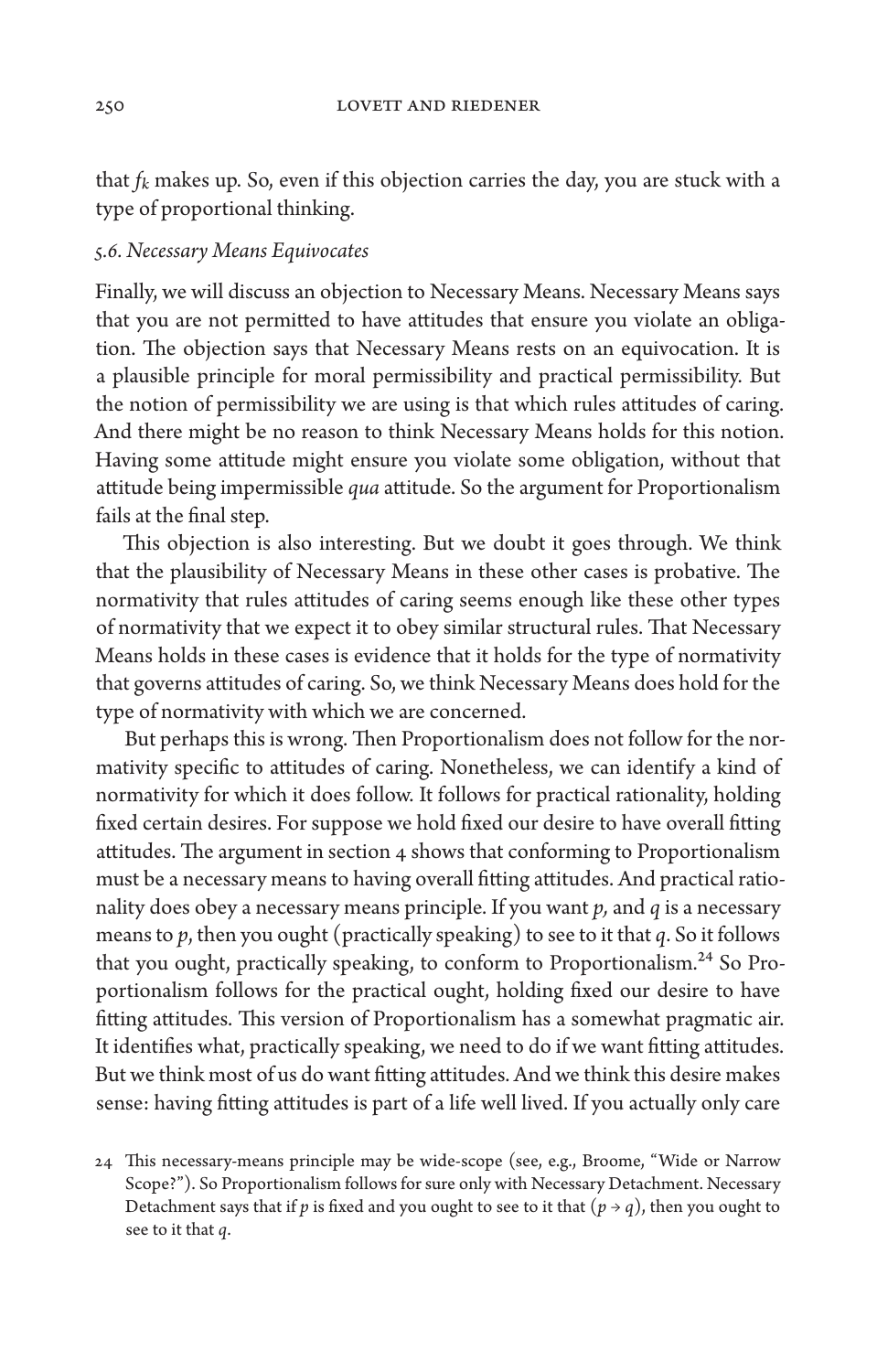about Bond, then your life is impaired. So, even if you deny Necessary Means, in a practical sense you remain bound by Proportionalism.

#### 6. Extending Proportional Thinking

That completes our account of importance. We know of no fatal objections to this account, it fits some intuitive data, and it has a nice motivation. So we think the account is not obviously false. It may even be true. We also just identified several fallback positions that count as kinds of Proportionalism. So, if it is not true in letter, it might still be true in spirit. In the rest of the paper, we will explore ways to extend these views. We first look at how one might extend the fallback position identified in section 5.1. We then look at extensions one could make to any of these views, including full-blooded Proportionalism. We think one can take or leave these extensions. But this exploration helps show the implications (and fruitfulness!) of proportional thinking.

# *6.1. Domain-Specific Proportional Thinking*

In section 5.1, we suggested that Proportionalism might only apply in the impersonal domain. But we did not say how you should deal out your degrees of caring in other domains. Nor did we say how you should deal out your degrees of caring *between* domains. We think proportional thinking can be extended to both issues. In this section, we will show how this might be done. This means, we think, that such thinking is a much wider phenomenon than that captured by Proportionalism alone. You can adopt it even if you restrict or reject this view.

Let us begin with the personal domain. We previously suggested that each person's personal domain is made up of the facts that referenced them essentially. But we did not say how much you are allowed to care about each fact. So, consider something in your personal domain. Consider, for instance, that fiery love affair you had in college. What is the most you can permissibly care about this? That may depend on what the rest of your life looks like. If the rest of your life is full of only Muzak and potatoes, then this affair is very important indeed. You can devote a lot of your emotional life to it. But if you have lived a more full life, perhaps a life full of such affairs, then the college dalliance is less important. You can devote less of your emotional life to it. So, the importance of any particular fact in your personal domain diminishes as your personal domain gets weightier. The more full your life, the less personally important is any individual event in your life.

Here is how to spell this out. Let  $I_p(f)$  be how much concern you can permis-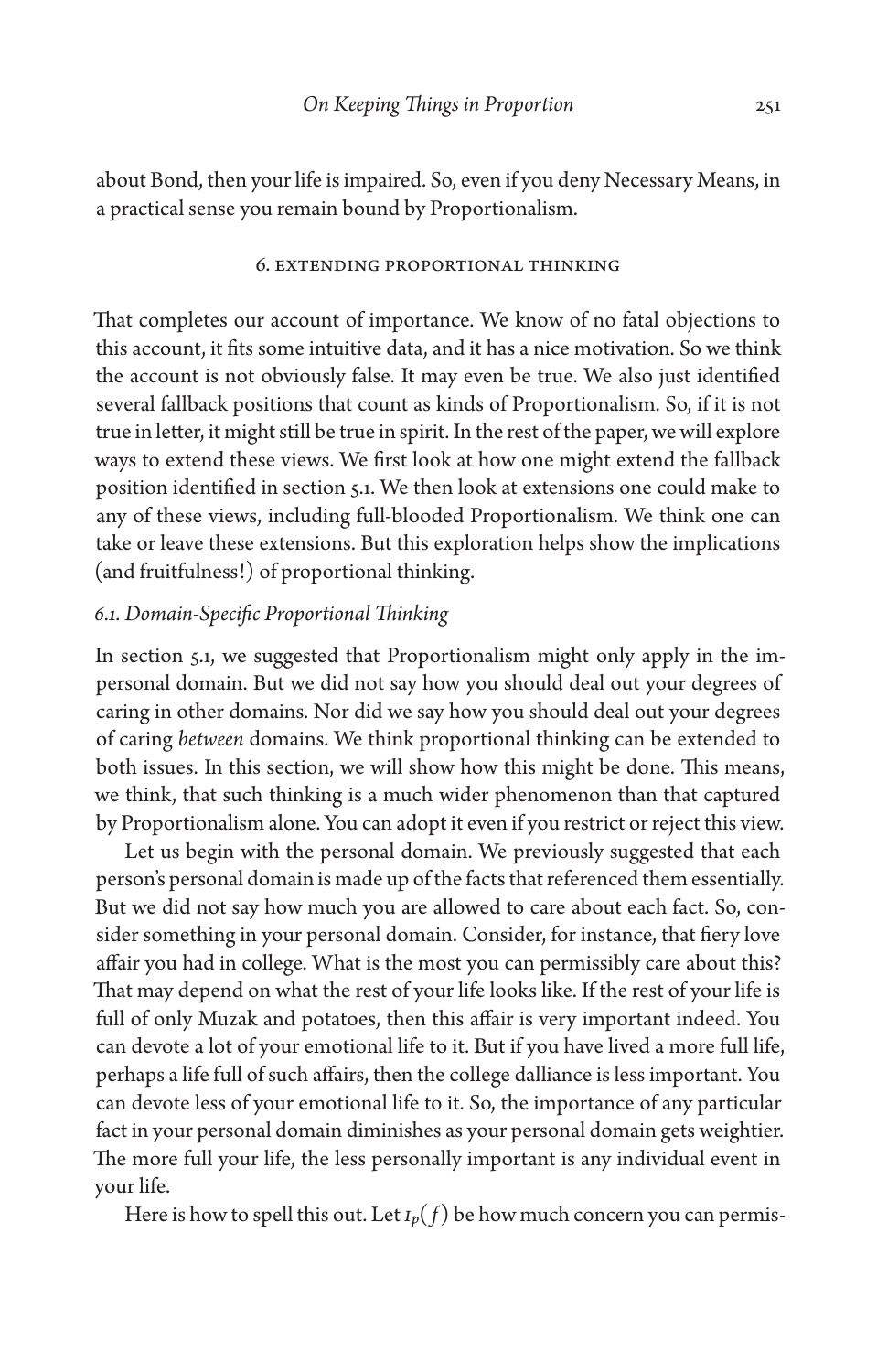sibly devote to some fact,  $f$ , in your personal domain. Let  $NM(P)$  be the normative mass of the entirety of your personal domain. Then this view says:

$$
I_p(f) = \frac{NM(f)}{NM(p)}.
$$

This view is formally similar to Proportionalism. In both cases, the importance of a fact is its normative mass adjusted for how much normative mass there is in some wider thing. With Proportionalism the wider thing is the universe. With this view the wider thing is the entirety of your personal domain. So this is an extension of proportional thinking to the personal domain.

Let us now see how proportional thinking can also extend to the domain of rights. This domain is made up of essentially rights-involving facts. So imagine you punch someone. If this is the only rights violation that ever happened, then it looks quite important. Feelings of penitence may swell your breast. But you might instead live in a more callous world. You might live in a world in which rights violations are commonplace. Then perhaps this violation is less important. It would be self-indulgent to wail and moan over this rights violation, when rights are being violated all around. We can represent this as before. Let  $I_r(f)$  be how much concern you can permissibly devote to some fact, *f*, in the domain of rights. Let  $NM(R)$  be the normative mass of the entirety of the domain of rights. Then this view says:

$$
I_r(f) = \frac{NM(f)}{NM(R)}.
$$

This gives us two examples of domains—apart from the impersonal—in which proportional thinking may apply. We see these examples as proofs of concept. We are unsure how exactly one should demarcate the domains if engaging in domain-specific proportional thinking. Perhaps the domain of virtue should have its place alongside these other domains. Perhaps we should include the domain of departmental politics. We do not know. The important point is just that, even if Proportionalism itself is too general, proportional thinking may not be.

So, how should you dole out your degrees of caring between domains? We will note two views on this. We start with a non-proportionalist view. On this view, you can devote a fixed proportion of your emotional life to each domain. The simplest way to implement this is to say you can devote the same amount to each domain, and together these sum to the entirety of your emotional life. So, you can devote a third of your emotional life to the impersonal domain, a third to the personal domain, and a third to the domain of rights. On this view, how much you can care about the things in some domain never changes. And, on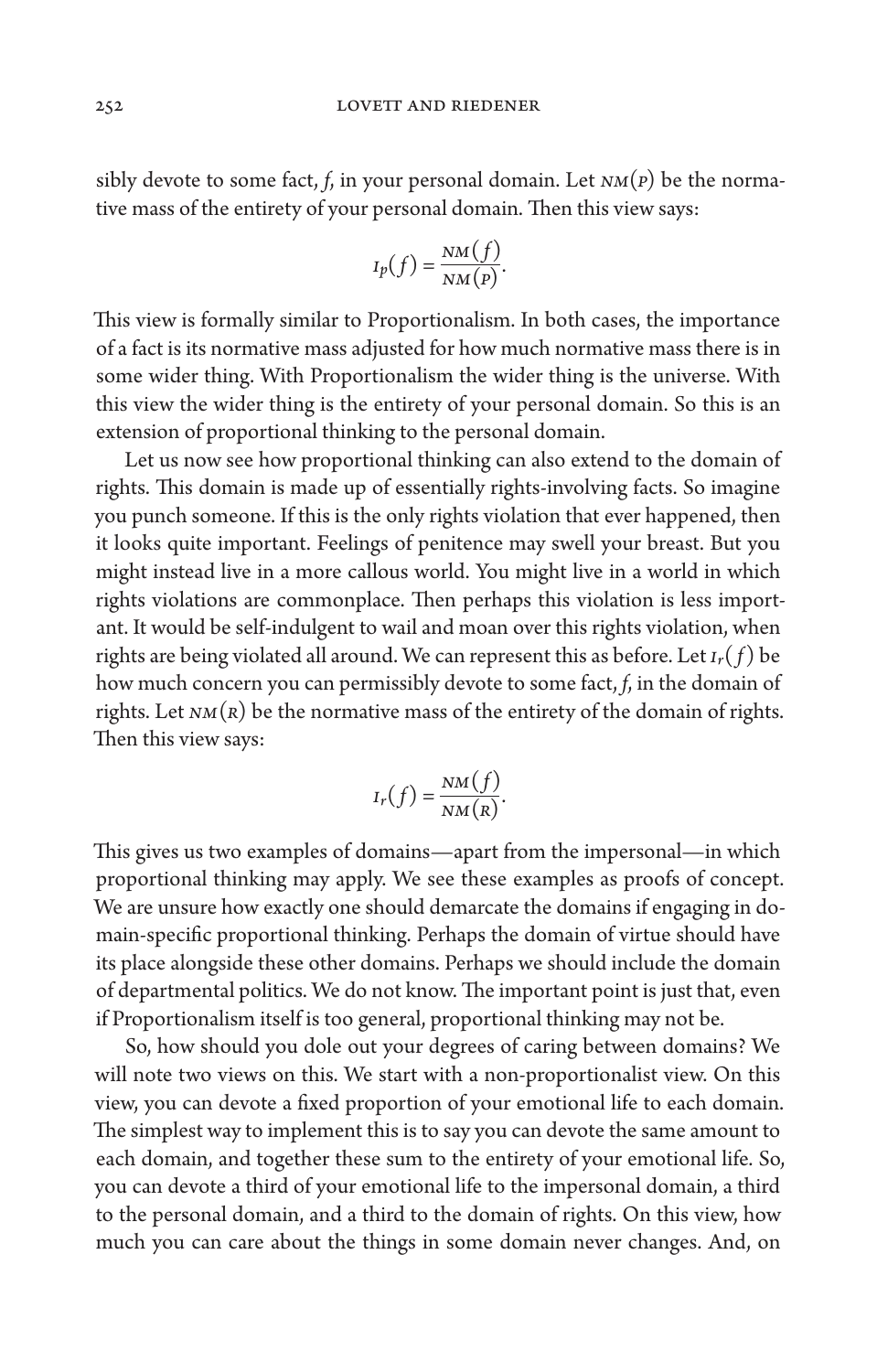this particular implementation, you cannot trade-off between domains. You can never devote more than a third of your emotional life to the impersonal domain, even if you do not care at all about the other domains.

But we prefer a second, more proportionalist view. On this second view, how much you can care about each domain can change. It is proportional to—but not the same as—the fraction of the universe's total normative mass that a domain makes up. For instance, suppose that the normative mass of the personal domain is a quarter that of the entire universe. You might nonetheless be allowed to devote half your emotional life to it. But suppose it is an eighth of the mass of the entire universe. Then you might be allowed to devote a quarter of your emotional life to it. In other words, there is some factor, *j*, such that the proportion of your emotional life you can devote to things in your personal domain is  $j \times NM(P)/NM(U)$ . If this factor is large enough, you can care a lot about your personal affairs. But the weightier the universe, the less you can care about such matters. We think this view captures much of the virtue of Proportionalism, without its possibly overbearing character. So, we think it is the best way to implement domain-specific proportional thinking.<sup>25</sup>

# *6.2. Reasons*

We have so far focused on the permissibility of attitudes. In this section, we look at how to extend proportional thinking to the strength of certain reasons. The simplest way to do this is to assume that there are links between fitting attitudes and reasons. In particular, it seems that we can think of certain emotions—hope, pleasure, anticipation—as positive. We can think of others—terror, displeasure, trepidation—as negative. Some of these positive emotions may connect to reasons to bring about something. Some of the negative emotions may connect to reasons to prevent that thing. We will call these reasons *consequentialist reasons.*  So this claim comes down to:

*Bridge*: How much consequentialist reason one could have to bring about *f* is proportional to how much of these positive emotions one can (permissibly) direct toward *f*. How much consequentialist reason one could have to prevent *f* is proportional to how much of these negative emotions one can (permissibly) direct toward *f*.

Suppose a principle like this is true. Then a simple extension of Proportional-

<sup>25</sup> Every such view is extensionally equivalent to one of the agent-relative versions of Proportionalism mentioned in section 5.1. But they differ in their conceptions of normative mass. Domain-specific views have no need of an agent-relative conception of normative mass. But this is essential to agent-relative versions of Proportionalism.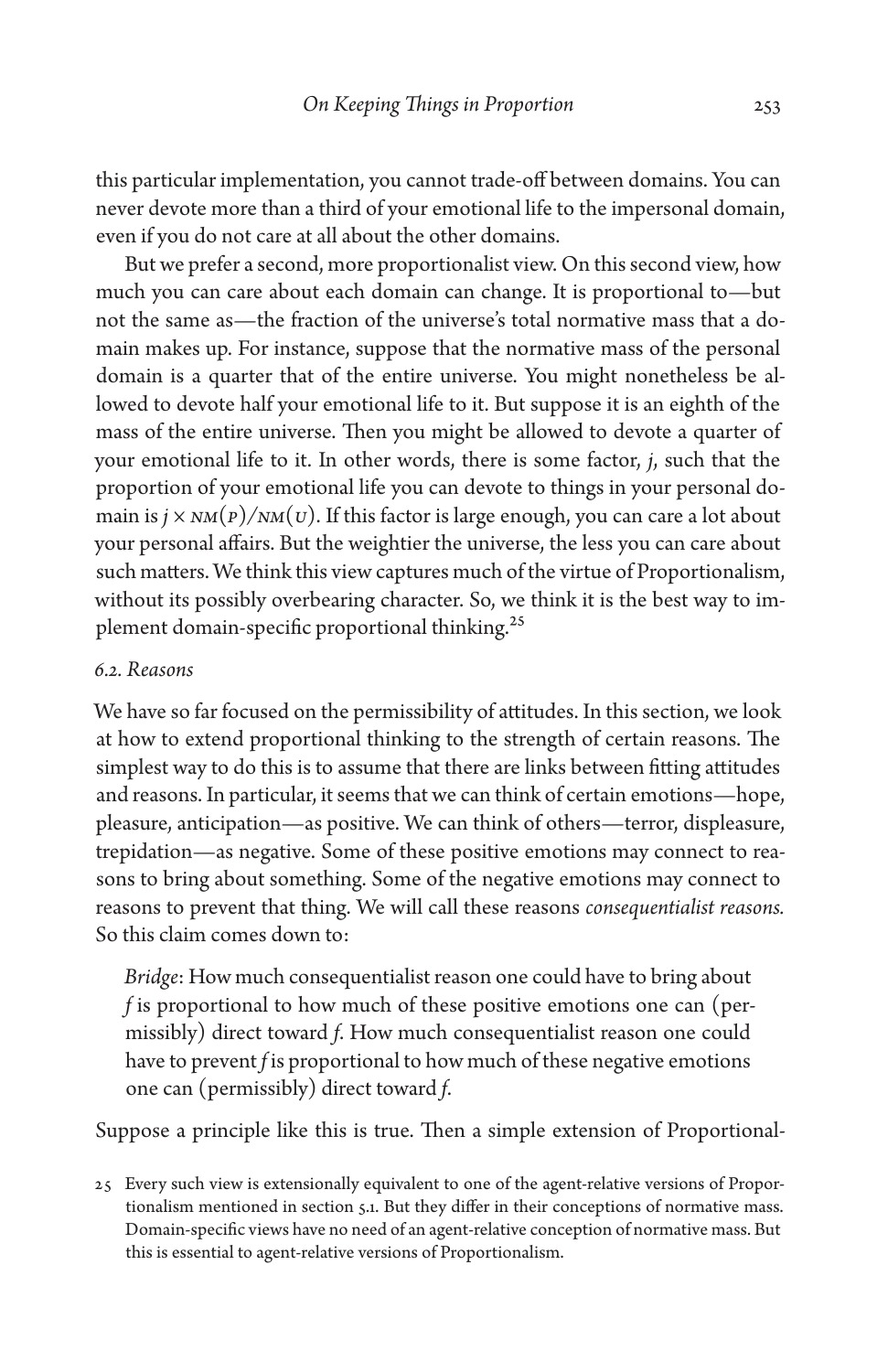ism will extend proportional thinking to reasons. This extension holds that how much of these positive or negative emotions one can feel about any fact is proportional to the normative mass of the entire universe. So, how much consequentialist reason one has to bring about (or prevent) some fact is proportional to that fact's share of the universe's entire normative mass. The weightier the universe, the less weighty are consequentialist reasons.

In the rest of this section, we will look at two issues this extension generates. The first issue is straightforward. Even if the strength of *consequentialist* reasons varies with the weight of the entire universe, the strength of other kinds of reasons may not. Call a reason that does not vary in this way a *local reason*. It follows that, the weightier the world, the stronger are local reasons relative to nonlocal reasons. Here is a concrete example. Suppose that reasons not to violate rights are such local reasons. The strength of one's reason not to punch people is not diminished by how much joy and sorrow is in Alpha Centauri. This implies that, in weightier worlds, reasons not to violate rights become relatively strong. This is because, in weightier worlds, the strength of consequentialist reasons is diminished. This is an interesting implication. It suggests that the weightier the world is, the fewer are the circumstances in which a rights violation is permissible. In lightweight worlds, consequentialist considerations win out. But, in heavyweight worlds, rights rule the day.

The second issue will take longer to lay out. This is a choice point. If we extend Proportionalism to reasons, we face the following question: What should we do under conditions of uncertainty? The standard view is that one should do whatever has the highest expected value. An action's expected value is the value it would realize in each state of the world, weighted by how likely that state is. The Proportionalist can adopt this view. They can say that, when we do not know what the effects of our actions are, we should do the thing with the highest expected value. The Proportionalist flavor comes in when assessing the importance of such prospects. Their importance, one can say, is their expected value divided by the normative mass of the whole universe. It is not their expected value alone.

But there is a second, more radical option. This involves a different view of how one should act under conditions of uncertainty. This different view says that one should do what one has the highest expected strength of reason to do. The expected strength of a reason is how strong that reason would be in each state of the world, weighted by how likely that state is. To put this formally, let  $R_i(A)$  be the strength of reason one has to perform *A* in the *i*th state of the world. Then the expected strength of one's reason to *A* is: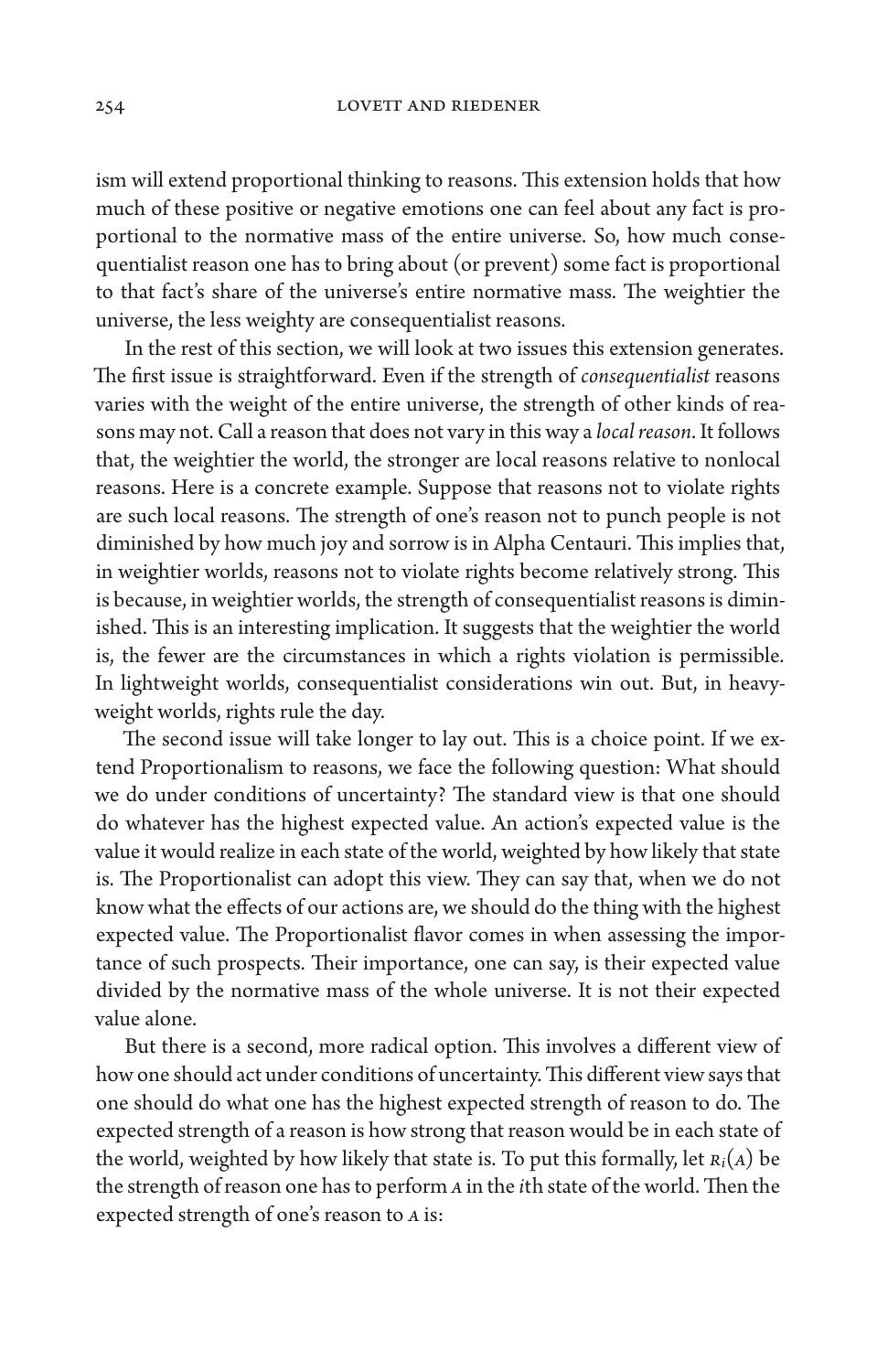$$
ESR(A) = \sum_{i} R_i(A) \times PR(S_i).
$$

This view seems defensible to us. Indeed, expected value maximization may seem right only because, in many cases, it matches expected strength of reason maximization. So, suppose you think that we should do what maximizes expected strength of reason. We then get a radical consequence. There will be cases where you should not maximize expected value. For suppose Proportionalism is extended to reasons. Then maximizing expected strength of reasons will often mean maximizing expected proportional improvements. But expected proportional improvement and expected value do not coincide. They diverge in cases where you can have big proportional changes that are, in absolute terms, relatively small. So, in such cases, you should not maximize expected value. What do such cases look like? Here is an example:

*Super-technology*: Suppose you can develop the super-technology. If humanity is alone in the universe, then this will make the universe much better. It will allow us to bring life to worlds otherwise empty of value. But suppose the universe is teeming with intelligent life. Then the universe is already overflowing with value. This might seem like reason to rejoice. But, alas, man cannot control his warlike nature. We would inevitably use the super-technology to bring terror to other worlds. This will make the universe much worse. Should you develop the super-technology?

Let us formalize the case. For simplicity, suppose the world where we are alone has a normative mass of 4. Suppose the one where we have company has a normative mass of 40. These assumptions track the fact that more of what matters has happened in the latter than the former. Now let  $n \rightarrow k$  represent a move from a world of value *n* to one of value *k*. Then we can write this decision problem as:

| States of the World | $NM(U)=4$         | $NM(U)=40$          |
|---------------------|-------------------|---------------------|
| Probabilities       | O.5               | 0.5                 |
| Develop             | $1 \rightarrow 2$ | $10 \rightarrow 8$  |
| Do Not Develop      | $1 \rightarrow 1$ | $10 \rightarrow 10$ |

So formalized, it is clear that the expected *value* of not developing the super-technology exceeds that of developing it. But the expected strength of reasons to develop it exceeds that of not developing it. The relevant calculations are:

$$
ESR(Develop) = (o.5 \times \frac{1}{4}) + (o.5 \times \frac{-2}{40}) = o.1,
$$
  

$$
ESR(Do Not Develop) = (o.5 \times \frac{0}{4}) + (o.5 \times \frac{0}{40}) = o.
$$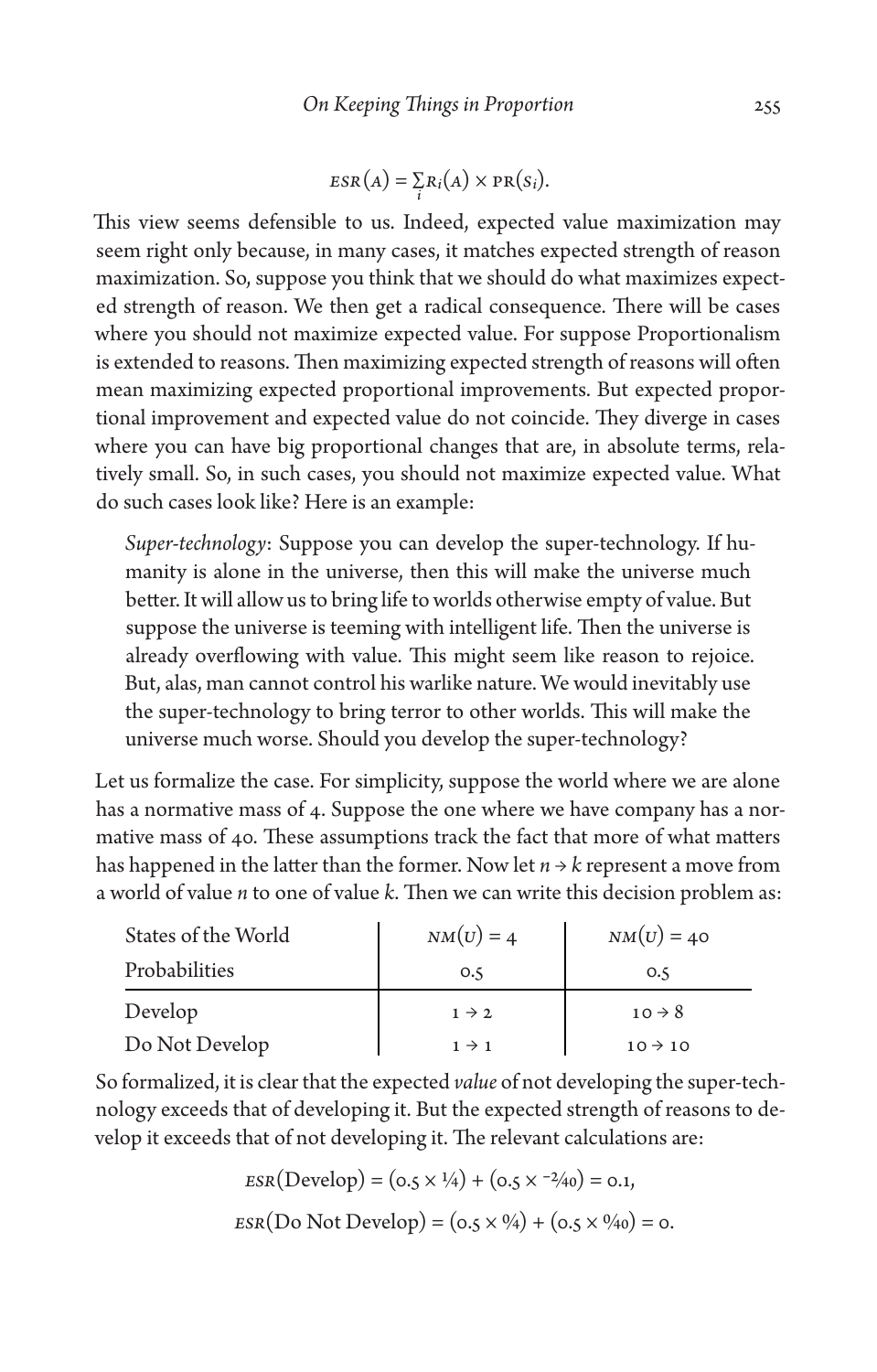So, if you should maximize expected strength of reasons, you should develop the super-technology. So, you should not do what maximizes expected value. This is why we call this a radical option. It materially diverges from the standard view. We are unsure whether the radical or conservative option is better. But we think this is an important choice point generated by applying Proportionalism to reasons. More generally, we think extending Proportionalism to reasons raises interesting, and *sui generis*, issues.

# *6.3. Subjective Proportionalism*

Let us look at one final extension of Proportionalism. This also has to do with expectations. Namely, people often distinguish between objective and subjective reasons.<sup>26</sup> Suppose you have a glass of clear liquid in front of you. You are thirsty. You think the clear liquid is water. So you have good subjective reason to drink from the glass. But, actually, what is in the glass is poison. So you have got an objective reason not to drink it. Roughly, the distinction is this: objective reasons depend on just the facts. But subjective reasons depend on what you think the facts are, or perhaps what you ought to think the facts are.

This distinction can also be made among fitting attitudes. Proportionalism has an objective character. How much normative mass you *think* the universe has does not matter. All that matters is how much normative mass it *does* have. But there seems to be room for a subjective notion of importance. This would let what you think, or perhaps should think, about normative masses determine how much you can permissibly care about something.

It is straightforward to characterize such a notion. We first help ourselves to the notion of expected normative mass. Something's expected normative mass is the probability-weighted average of the normative masses it might have. For a fact, *f*, we denote this *ENM*( *f* ). We then say that the *subjective* importance of a fact just is its expected normative mass divided by the expected normative mass of the entire universe. In other words:

$$
I_s(f) = \frac{ENM(f)}{ENM(U)}.
$$

We can read the relevant probabilities either as actual credences or as evidential probabilities. On the first reading, this gives you a notion of importance dependent on what you actually think. On the second, it gives you a notion of importance dependent on what you ought (epistemically speaking) to think. Subjective importance and subjective reasons seem interesting on the same grounds.

<sup>26</sup> There is a vast literature on this distinction. For an extensive discussion, see, e.g., Zimmermann, *Living with Uncertainty*.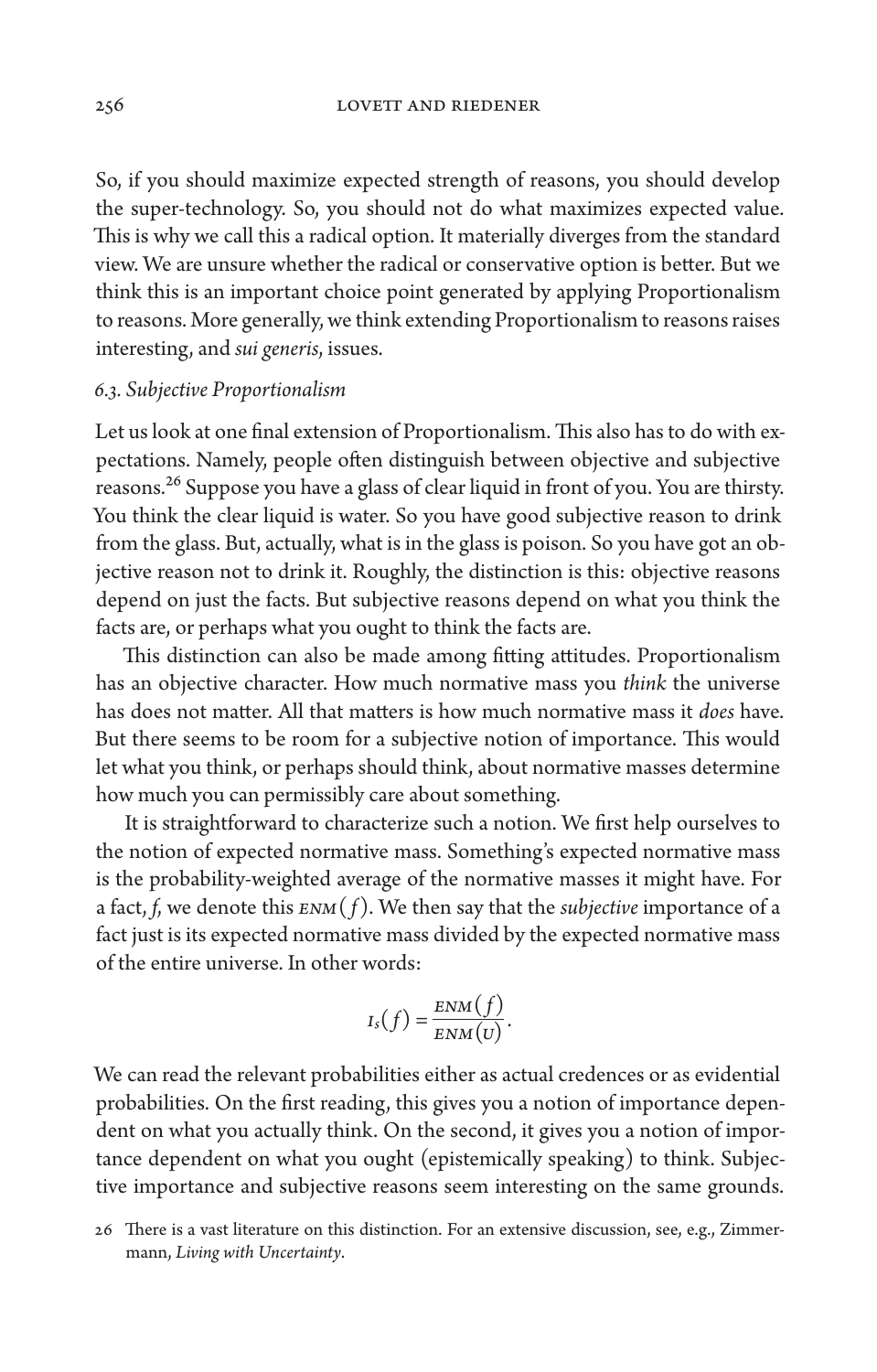They both satisfy intuitions that our beliefs (or our evidence) should matter to our obligations. And they are perhaps, in a sense, more action-guiding. We could be deeply uncertain what the universe's total normative mass is, but we might still be able to work up an expectation. So we can still establish how much, subjectively speaking, we can permissibly care about something. This notion of subjective importance may be a worthwhile extension to Proportionalism. It is the last extension to Proportionalism we will look at.

#### 7. Conclusion

We have presented a theory of importance. This theory says that how important something is is determined by the proportional contribution it makes to the total normative mass of the whole universe. We think this fits some intuitive data, has a nice motivation, and can be extended in various interesting ways. But enough of that. Suppose Proportionalism is true. How should you feel about this? Well, it depends. If you are rejoicing at the splendor of your life, proud of your achievements, and excited about your projects, then our view will come as a setback. You must keep it in perspective: in all likelihood, the good in your life is less important than you think. You need to tone down your jubilance. On the other hand, if you are overwhelmed by woe, shattered by loss, trembling with concern, then our view may come as a comfort. You may keep it in perspective: in all likelihood, the evil in your life is less important than you think. You need not be so devastated. You may, we think, cease taking yourself so seriously.<sup>27</sup>

> *New York University [adam.lovett@nyu.edu](mailto:adam.lovett@nyu.edu)*

*University of Zurich [stefan.riedener@philos.uzh.ch](mailto:stefan.riedener@philos.uzh.ch )*

## **REFERENCES**

Bartels, Daniel. "Proportion Dominance: The Generality and Variability of Fa-

27 For helpful comments on earlier drafts of this paper, we would like to thank Alex Dietz, Arden Koehler, Robert Long, Andreas Mogensen, Lukas Naegeli, Jacob Nebel, Philipp Reichling, Peter Schaber, Samuel Scheffler, Daniel Sharp, and Jake Zuehl. We also thank the Global Priorities Institute in Oxford for hosting us while we were working on this paper.